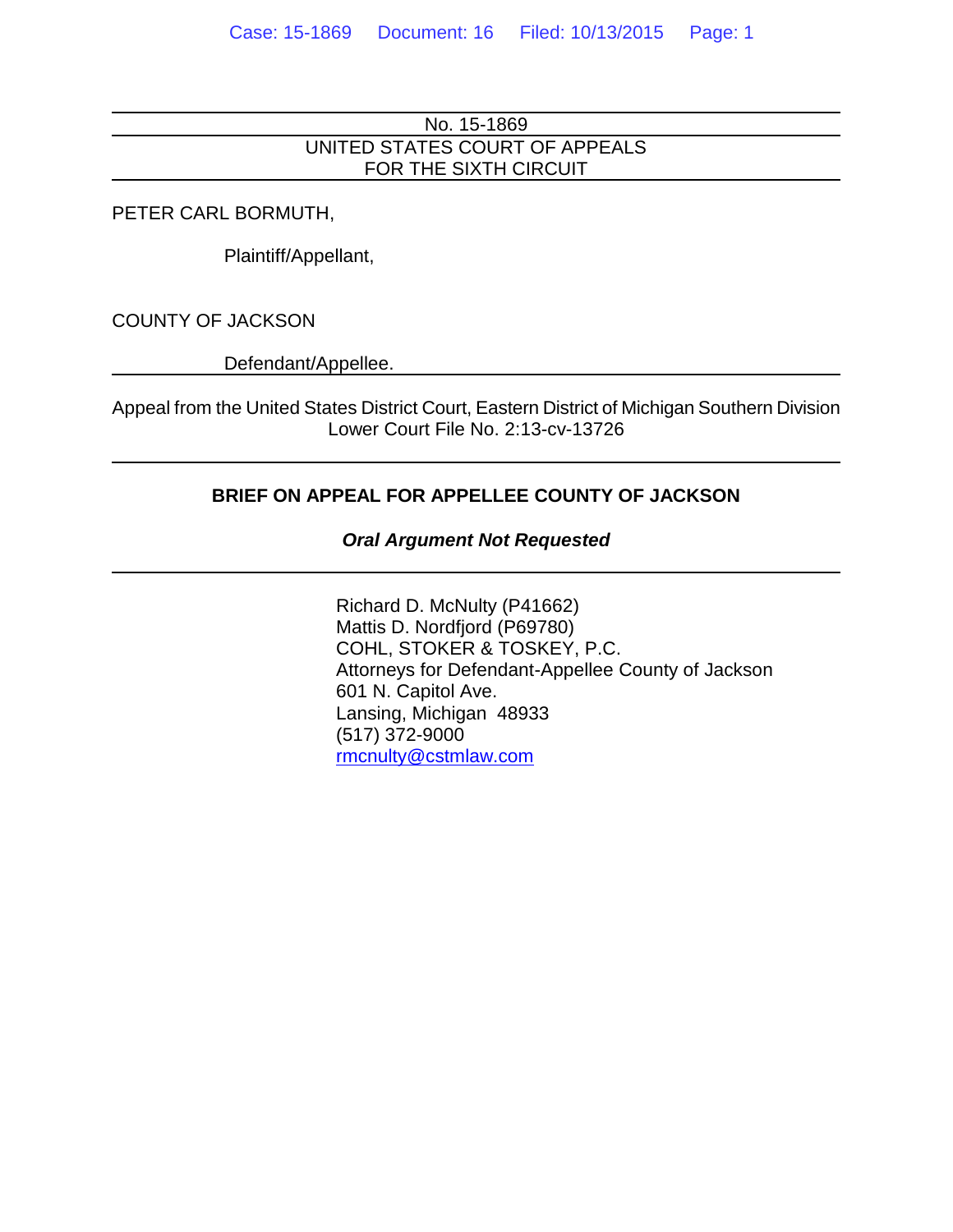# **TABLE OF CONTENTS**

# **Page:**

| I. The District Court correctly granted Defendant's Motion to Quash Discovery<br>II. The District Court correctly denied Plaintiff's Second Motion to Supplement<br>III. The District Court correctly dismissed Plaintiff's claims for declaratory<br>Judgment, injunctive relief and nominal damages<br>A. The Supreme Court's decision in Greece applies to<br>legislative prayer generally; the position of the individual,<br>here an elected official offering an otherwise constitutional<br>legislative prayer, does not circumvent the legislative prayer<br>standard set out in Greece<br>B. The prayers offered by County Commissioners do not show<br>a "course and practice" that denigrate non-believers or<br>religious minorities, threaten damnation, or preach conversion<br>and thus the prayer practice is constitutional as<br>supported by Establishment Clause jurisprudence<br>C. The Plaintiff's request for an injunction of the County's<br>prayer practice, absent a course or practice by the Defendant<br>which denigrate nonbelievers or religious minorities,<br>threats of damnation, or preach conversion, seeks to create<br>a per se violation of the Establishment Clause on the sole<br>basis that the individual offering the prayer is a legislator<br>IV. The District Court correctly found that the Plaintiff lacked standing to assert<br>a claim on behalf of unrelated children attending the Jackson County Board of<br><b>Commissioners meetings</b> |
|-----------------------------------------------------------------------------------------------------------------------------------------------------------------------------------------------------------------------------------------------------------------------------------------------------------------------------------------------------------------------------------------------------------------------------------------------------------------------------------------------------------------------------------------------------------------------------------------------------------------------------------------------------------------------------------------------------------------------------------------------------------------------------------------------------------------------------------------------------------------------------------------------------------------------------------------------------------------------------------------------------------------------------------------------------------------------------------------------------------------------------------------------------------------------------------------------------------------------------------------------------------------------------------------------------------------------------------------------------------------------------------------------------------------------------------------------------------------------------------------------------|
|                                                                                                                                                                                                                                                                                                                                                                                                                                                                                                                                                                                                                                                                                                                                                                                                                                                                                                                                                                                                                                                                                                                                                                                                                                                                                                                                                                                                                                                                                                     |
|                                                                                                                                                                                                                                                                                                                                                                                                                                                                                                                                                                                                                                                                                                                                                                                                                                                                                                                                                                                                                                                                                                                                                                                                                                                                                                                                                                                                                                                                                                     |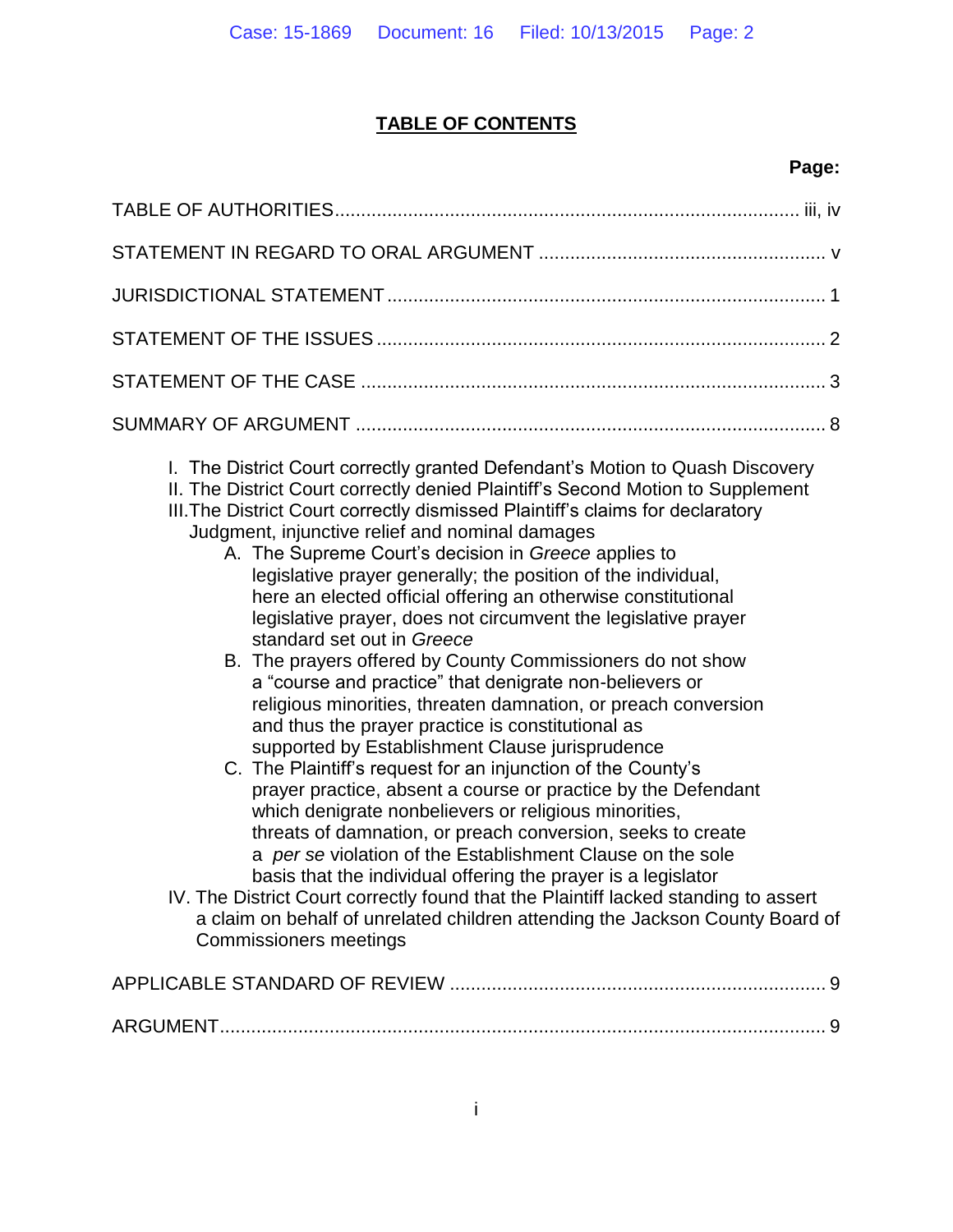| I. The District Court correctly granted Defendant's                                                                                            |  |
|------------------------------------------------------------------------------------------------------------------------------------------------|--|
|                                                                                                                                                |  |
| II. The District Court correctly denied Plaintiff's Second                                                                                     |  |
|                                                                                                                                                |  |
| III. The District Court correctly dismissed Plaintiff's claims for declaratory                                                                 |  |
| A. The Supreme Court's decision in Greece applies to                                                                                           |  |
| legislative prayer generally; the position of the individual,                                                                                  |  |
| here an elected official offering an otherwise constitutional                                                                                  |  |
| legislative prayer, does not circumvent the legislative prayer                                                                                 |  |
|                                                                                                                                                |  |
| B. The prayers offered by County Commissioners do not show                                                                                     |  |
| a "course and practice" that denigrate non-believers or                                                                                        |  |
| religious minorities, threaten damnation, or preach conversion                                                                                 |  |
| and thus the prayer practice is constitutional as                                                                                              |  |
| supported by Establishment Clause jurisprudence  23                                                                                            |  |
| C. The Plaintiff's request for an injunction of the County's                                                                                   |  |
| prayer practice, absent a course or practice by the Defendant                                                                                  |  |
| which denigrate nonbelievers or religious minorities,                                                                                          |  |
| threats of damnation, or preach conversion, seeks to create                                                                                    |  |
| a per se violation of the Establishment Clause on the sole                                                                                     |  |
| basis that the individual offering the prayer is a legislator  25<br>IV. The District Court correctly found that the Plaintiff lacked standing |  |
| to assert a claim on behalf of unrelated children attending the                                                                                |  |
|                                                                                                                                                |  |
|                                                                                                                                                |  |
|                                                                                                                                                |  |
|                                                                                                                                                |  |
| ADDENDUM - DESIGNATION OF RELEVANT DISTRICT COURT                                                                                              |  |
|                                                                                                                                                |  |
|                                                                                                                                                |  |
| CERTIFICATE OF COMPLIANCE WITH FED. R. APP. P. 32(a)(7)33                                                                                      |  |
|                                                                                                                                                |  |
|                                                                                                                                                |  |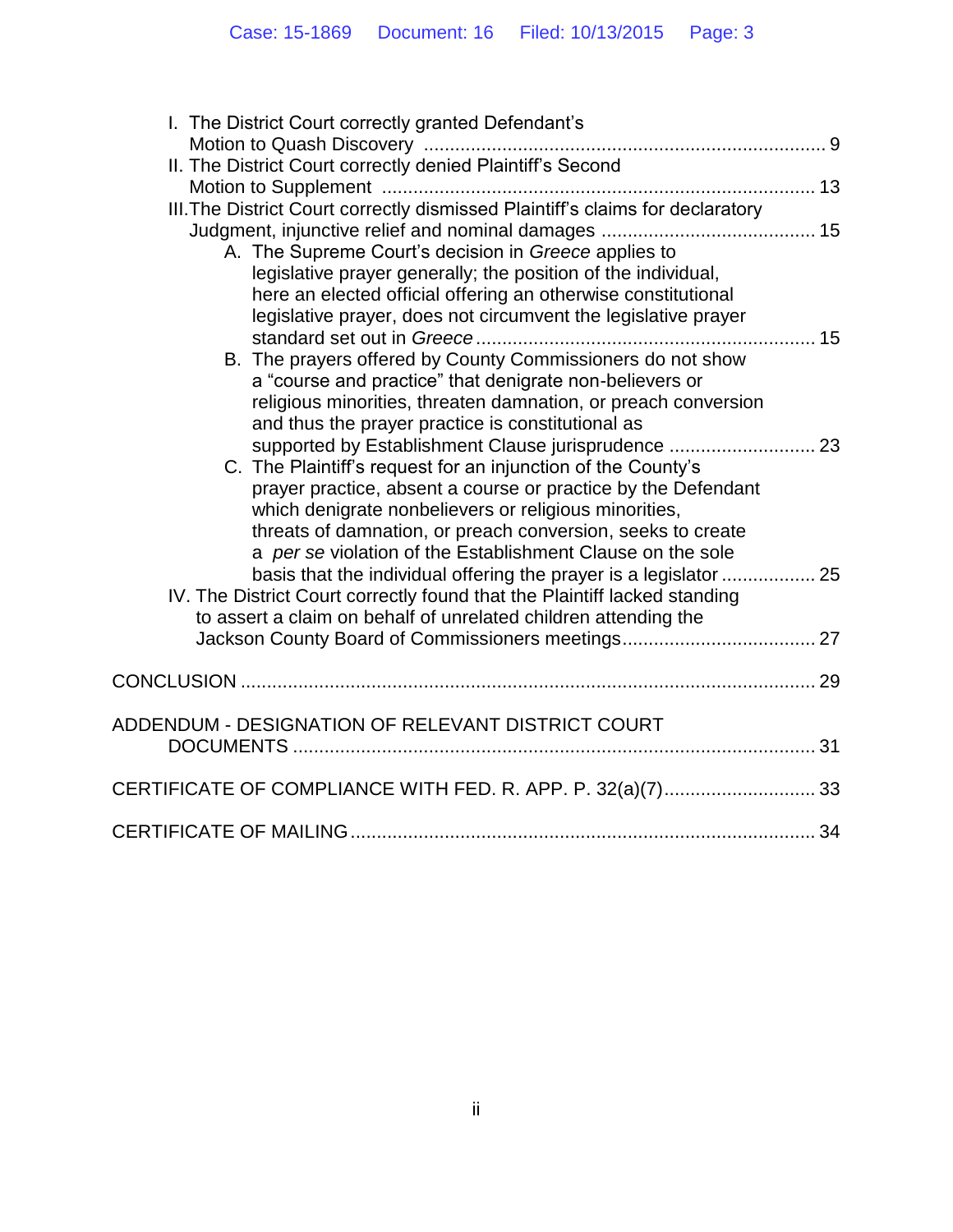# **TABLE OF AUTHORITIES**

## **Federal and State Cases:**

| Allen v. Wright,                                                     |  |
|----------------------------------------------------------------------|--|
| DaimlerChrysler Corp. v. Cuno,                                       |  |
| Department of the Interior v. Klamath Water Users Protective Assoc., |  |
| Friedman v. Typhoon Air Conditioning Co.,                            |  |
| Hein v. Freedom From Religion Found., Inc.,                          |  |
| Joyner v. Forsyth County, N.C.,                                      |  |
| Lemon v. Kurtzman,                                                   |  |
| Lujan v. Defenders of Wildlife,                                      |  |
| Marsh v. Chambers,                                                   |  |
| Pelphrey v. Cobb County, Georgia,                                    |  |
| San Luis & Delta-Mendota Water Authority v. U.S. Dept. of Interior,  |  |
| Schlesinger v. Reservists Committee to Stop the War,                 |  |
| Sheffield Development Co. v. City of Troy,                           |  |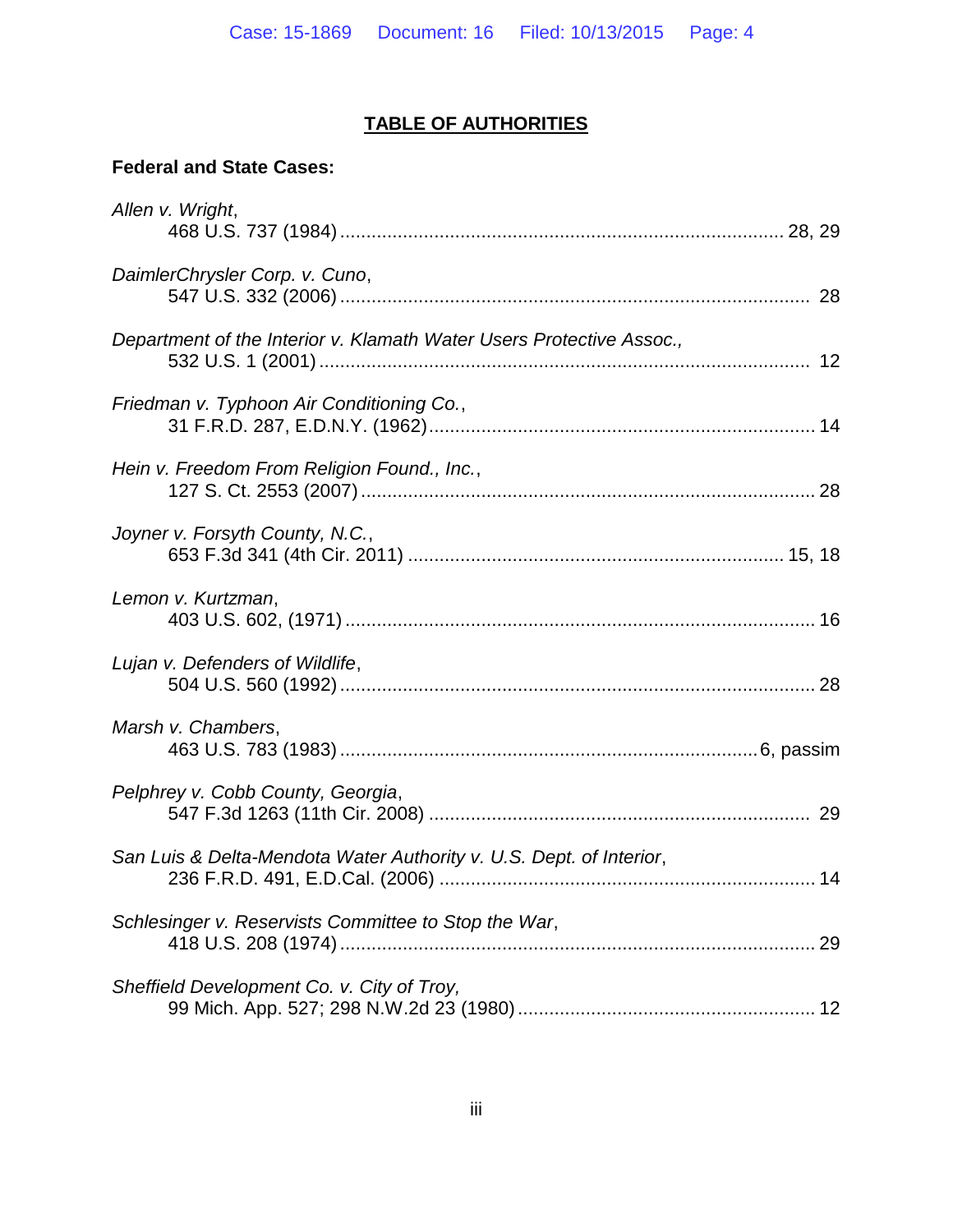| Town of Greece, N.Y. v. Galloway,                                                    |
|--------------------------------------------------------------------------------------|
| U.S. v. L. D. Caulk Co.,                                                             |
| Valley Forge Christian College v. Americans United for Separation of Church & State, |
| Warth v. Seldin,                                                                     |
| <b>Federal Rules:</b>                                                                |
|                                                                                      |
| <b>United States Constitution:</b>                                                   |
|                                                                                      |
|                                                                                      |
| <b>United States Treaty:</b>                                                         |
|                                                                                      |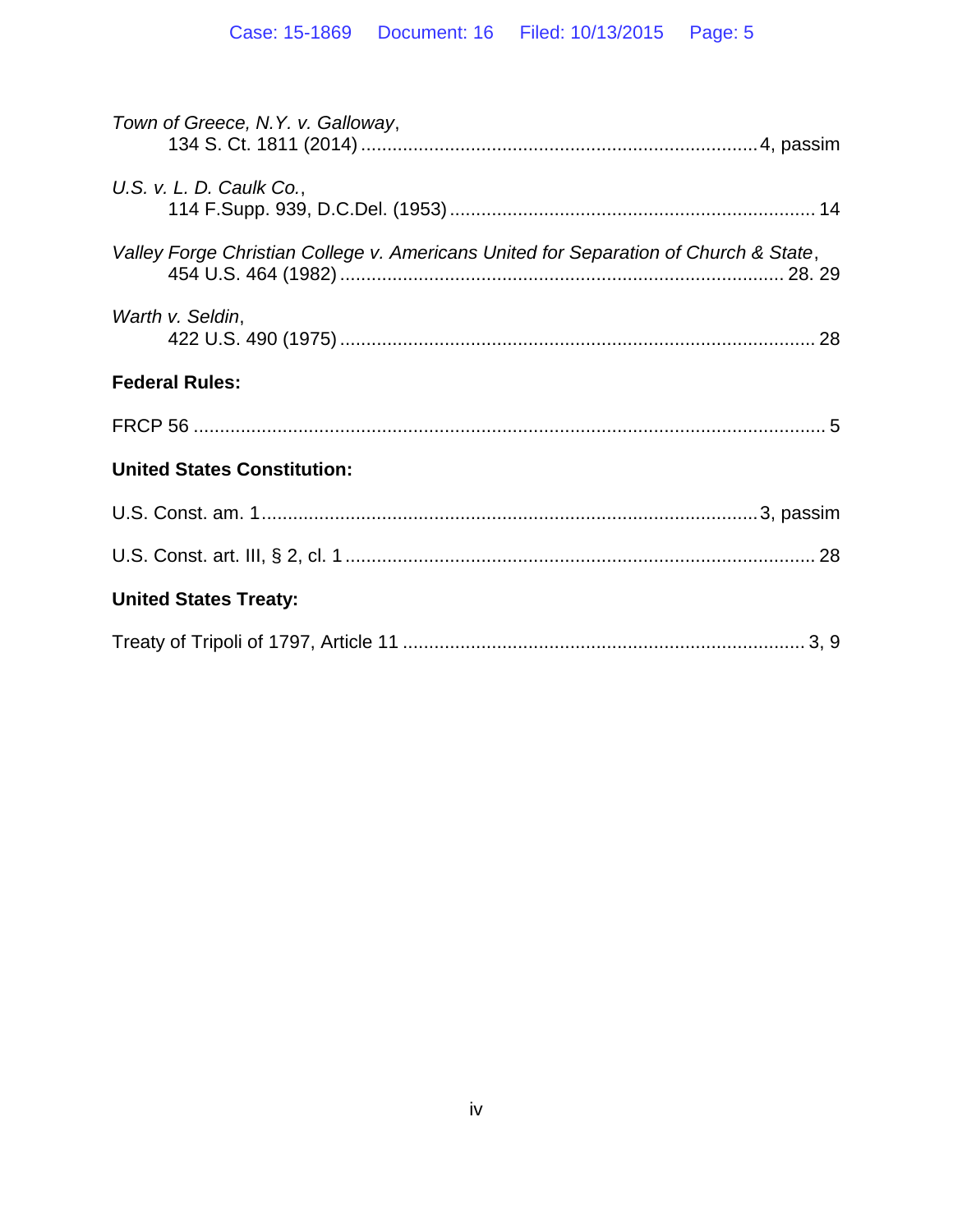## **STATEMENT IN REGARD TO ORAL ARGUMENT**

The issues on appeal are addressed adequately by Defendant-Appellee's brief. Under all the circumstances, oral argument may not necessarily assist the Court in deciding this appeal. Defendant-Appellee County of Jackson, therefore, does not request oral argument before the Court.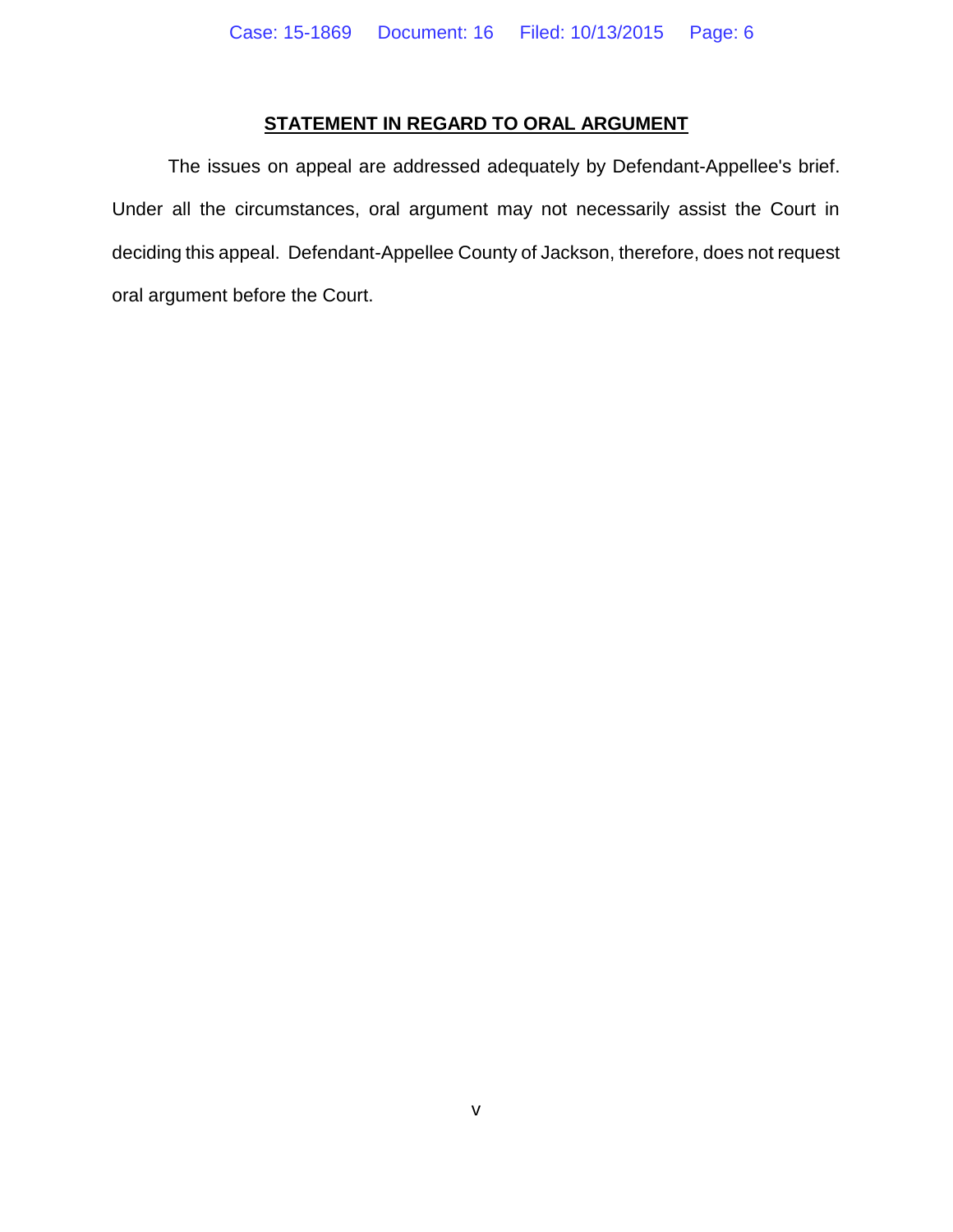## **JURISDICTIONAL STATEMENT**

Defendant-Appellee County of Jackson acknowledges that Plaintiff-Appellant timely appealed as of right from the ruling of the United States District Court for the Eastern District of Michigan granting Defendant's Motion for Summary Judgment, denying Plaintiff's Motion for Summary Judgment and dismissing Plaintiff's Complaint.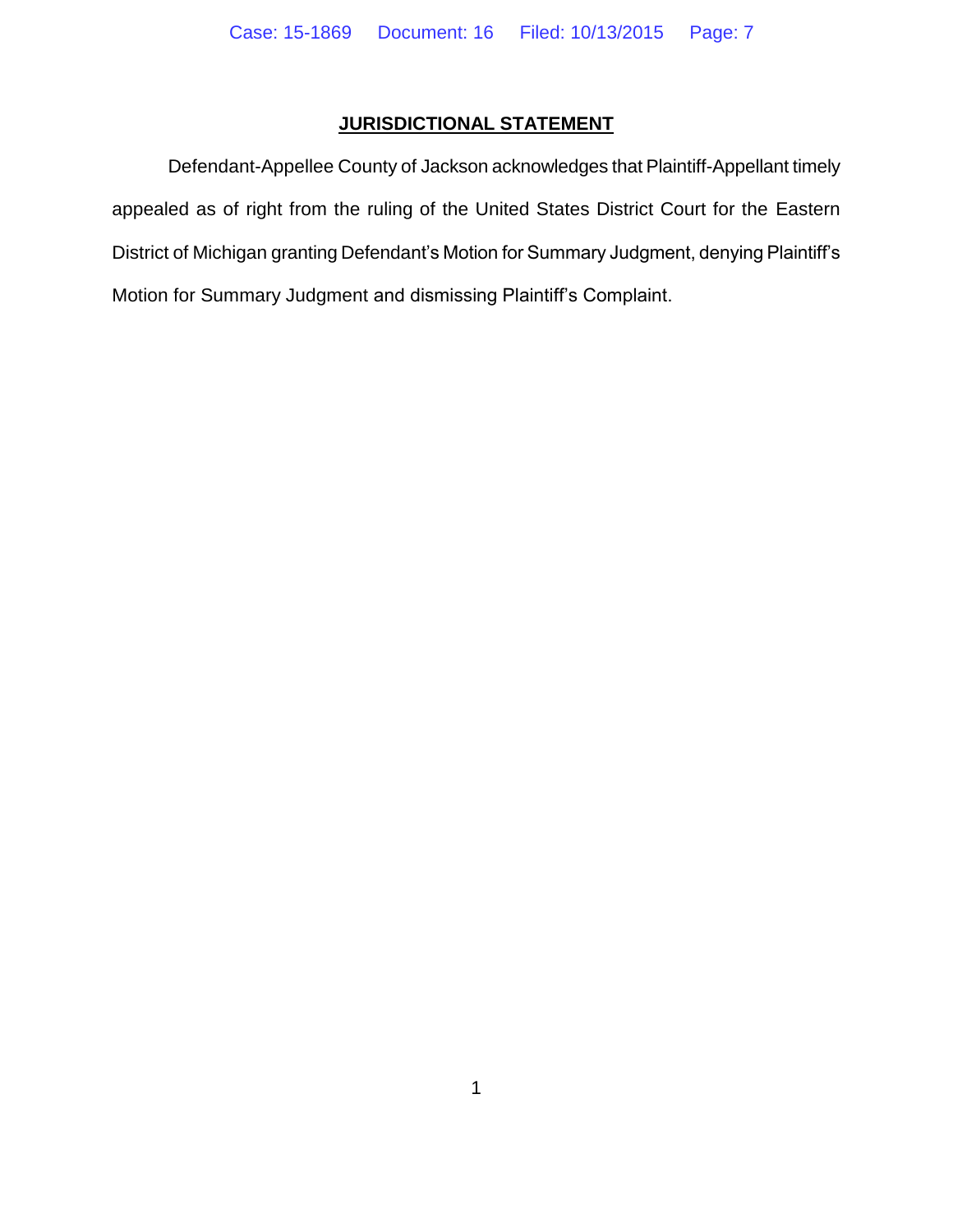## **STATEMENT OF THE ISSUES**

1. WHETHER THE DISTRICT COURT CORRECTLY GRANTED DEFENDANT'S MOTION FOR A PROTECTIVE ORDER TO QUASH DISCOVERY.

> The District Court answered, "Yes." Defendant-Appellee County of Jackson answers, "Yes." Plaintiff-Appellant answers, "No."

2. WHETHER THE DISTRICT COURT CORRECTLY DENIED PLAINTIFF'S SECOND MOTION TO SUPPLEMENT.

> The District Court answered, "Yes." Defendant-Appellee County of Jackson answers, "Yes." Plaintiff-Appellant answers, "No."

3. WHETHER THE DISTRICT COURT PROPERLY GRANTED DEFENDANT'S MOTION FOR SUMMARY JUDGMENT, DENIED PLAINTIFF'S MOTION FOR SUMMARY JUDGMENT AND DISMISSED PLAINTIFF'S CLAIMS FOR DECLARATORY JUDGMENT, INJUNCTIVE RELIEF AND NOMINAL DAMAGES AGAINST THE COUNTY OF JACKSON, A MUNICIPAL CORPORATION AND SUBDIVISION OF THE STATE OF MICHIGAN, WHERE THE DEFENDANT'S ELECTED BOARD OF COMMISSIONERS OPEN THEIR MEETINGS WITH AN INVOCATION DELIVERED BY COMMISSIONERS.

> The District Court answered, "Yes." Defendant-Appellee County of Jackson answers, "Yes." Plaintiff-Appellant answers, "No."

4. WHETHER THE DISTRICT COURT CORRECTLY FOUND THAT THE PLAINTIFF LACKED STANDING TO ASSERT A CLAIM ON BEHALF OF UNRELATED CHILDREN ATTENDING THE JACKSON COUNTY BOARD OF COMMISSIONERS MEETINGS.

> The District Court answered, "Yes." Defendant-Appellee County of Jackson answers, "Yes." Plaintiff-Appellant answers, "No."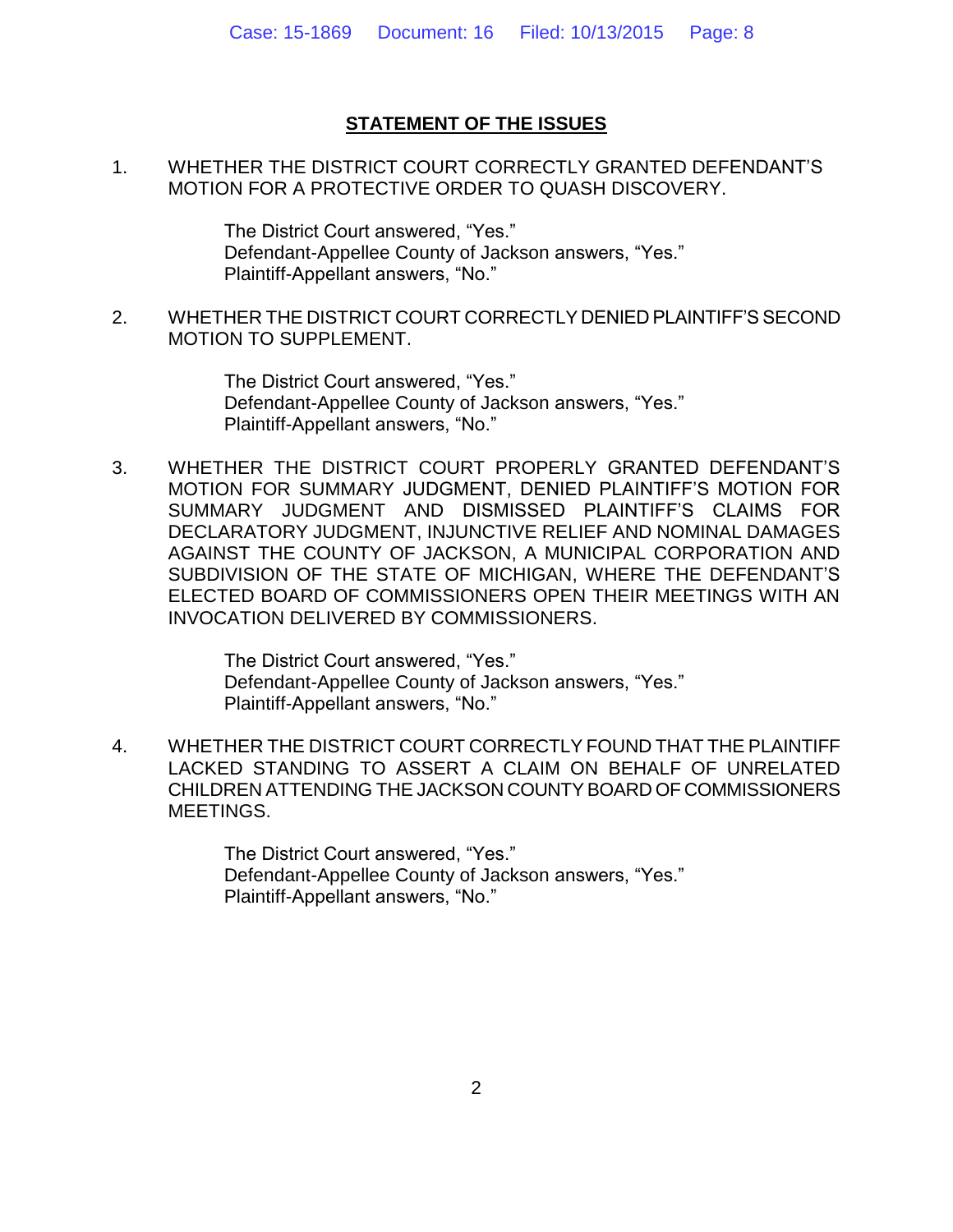## **STATEMENT OF THE CASE**

## **A. Plaintiff's Complaint, as Amended**

On August 30, 2013, Plaintiff Peter Bormuth filed his Complaint, *pro se*, against

Defendant County of Jackson (R #1: ID #1-32) in the U.S. District Court for the Eastern

District of Michigan, docketed as Case No. 2:13-cv-13726, and assigned to the Hon.

Marianne O. Battani. Plaintiff filed an Amended Complaint on November 14, 2013. (R #10:

ID #1-33)

 $\overline{a}$ 

In his Amended Complaint, Plaintiff alleged that the practice of the Jackson County

Board of Commissioners to open meetings with an invocation given by an individual

commissioner on a rotating basis violates the Establishment Clause<sup>1</sup> of the First

Amendment to the United States Constitution and the Treaty of Tripoli of 1797, Article 11.

The operative assertions of Plaintiff's Amended Complaint are:

- 1. At meetings of the Jackson Board on January 15, 2013, April 16, 2013, May 21, 2013, June 18, 2013, July 23, 2013 and August 20, 2013, and October 15, 2013 (R #10: ID #5-11) the Invocation included sectarian references such "Jesus", "in your holy name" ""heavenly father", "lord", "amen" or "bless our troops"<sup>2</sup> Plaintiff asserts, on numerous occasions, that the inclusion of sectarian references violates the Establishment Clause or the rights of non-Christians;
- 2. That often the public was "asked" to rise or bow their heads. *Id*.
- 3. That children were present at some of the meetings of the Jackson Board and at times led the Pledge of Allegiance. *Id*.
- 4. That while Plaintiff remained seated and did not participate in the Invocation, that he felt isolated. (R #10: ID #9)

<sup>&</sup>lt;sup>1</sup> The Establishment Clause provides "Congress shall make no law respecting an establishment of religion. . . ."

 $2^2$ A transcript of all Invocations for the period of January, 2011 through January, 2014 and an Affidavit of Nicole Moles, Legal Assistant for Defendant's counsel, that such transcript is accurate was filed by Defendant (R #25-2: ID # 1-9; R #25-3: ID #1-3)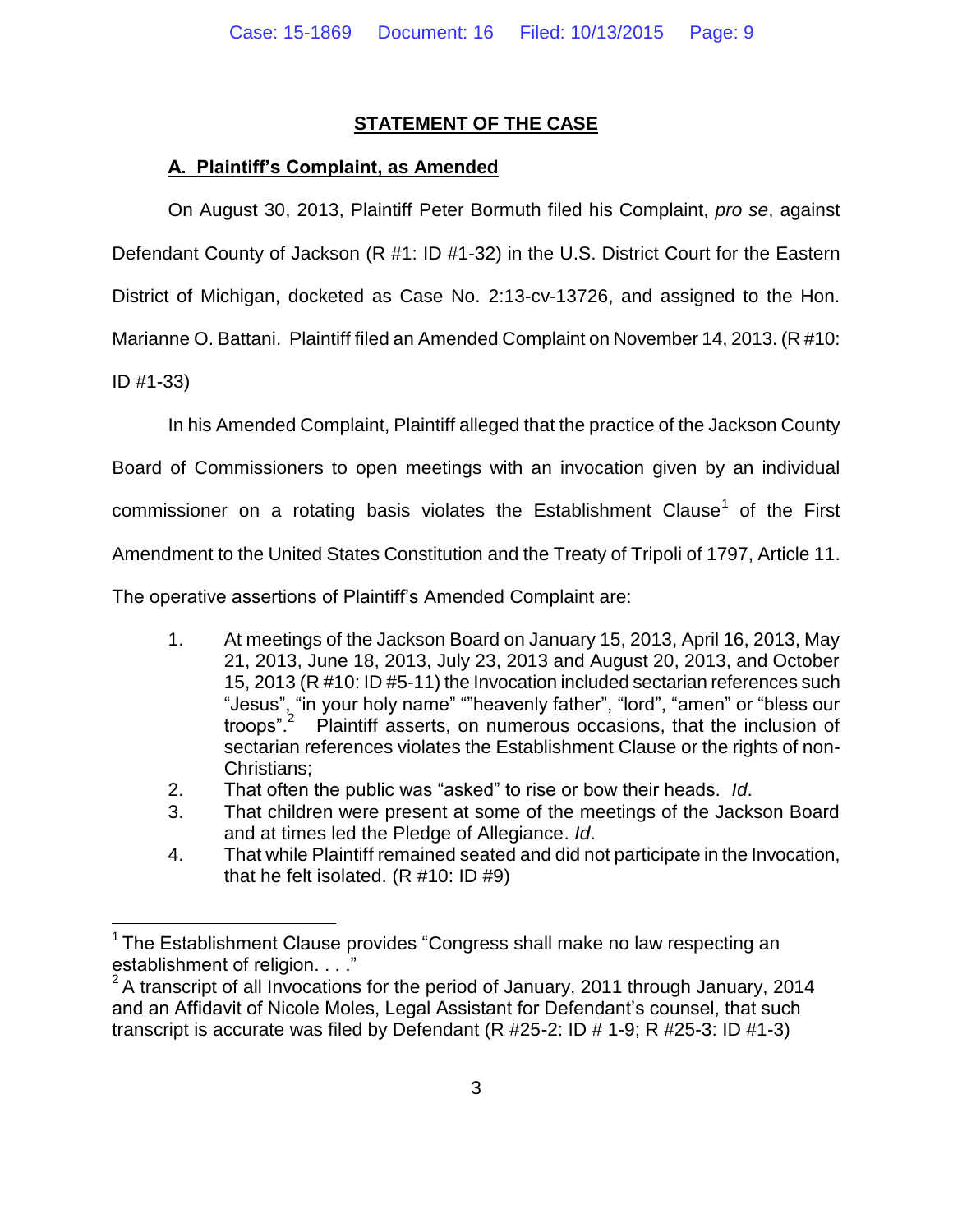However, absent from the Plaintiff's Amended Complaint is any assertion of fact (as opposed to opinion) and Plaintiff has not claimed, nor addressed, how the invocation practice utilized by the County has been exploited to proselytize or advance any one, or to disparage any other, faith or belief. Also absent is a claim, or evidence, that any invocation (much less a "course and practice over time") denigrates nonbelievers or religious minorities, threatens damnation, or preaches conversion in violation of the standard set forth by the Supreme Court. *Town of Greece, N.Y. v. Galloway,* 134 S. Ct. 1811, 1823 (2014).

While this case was pending in the District Court, the Supreme Court reaffirmed and

clarified the constitutionality of legislative prayer in *Town of Greece, N.Y. v. Galloway,* 134

S. Ct. 1811, 1823 (2014). The principal holdings in *Greece* are as follows, and are directly

contrary to Plaintiff's claims here:

1. Prayer opening town board meetings did not have to be nonsectarian to comply with the Establishment Clause so long as the "course and practice over time" does not "denigrate nonbelievers or religious minorities, threaten damnation, or preach conversion. " (*Id.* at 1823). In fact, the Court held:

Once it invites prayer into the public sphere, government must permit a prayer giver to address his or her own God or gods as conscience dictates, unfettered by what an administrator or judge considers to be nonsectarian. *Id.* at 1822, 1823;

2. The town did not violate the First Amendment by opening town board meetings a prayer notwithstanding being predominantly Christian and sectarian even where the presenter of the invocation requested that persons stand and bow their heads (*Id*. at 1826);

3. Prayer at the opening of town board meetings did not compel its citizens to engage in a religious observance, in violation of the Establishment Clause and persons are free to leave, arrive late, or simply not participate – which as Plaintiff admits, is exactly what he did.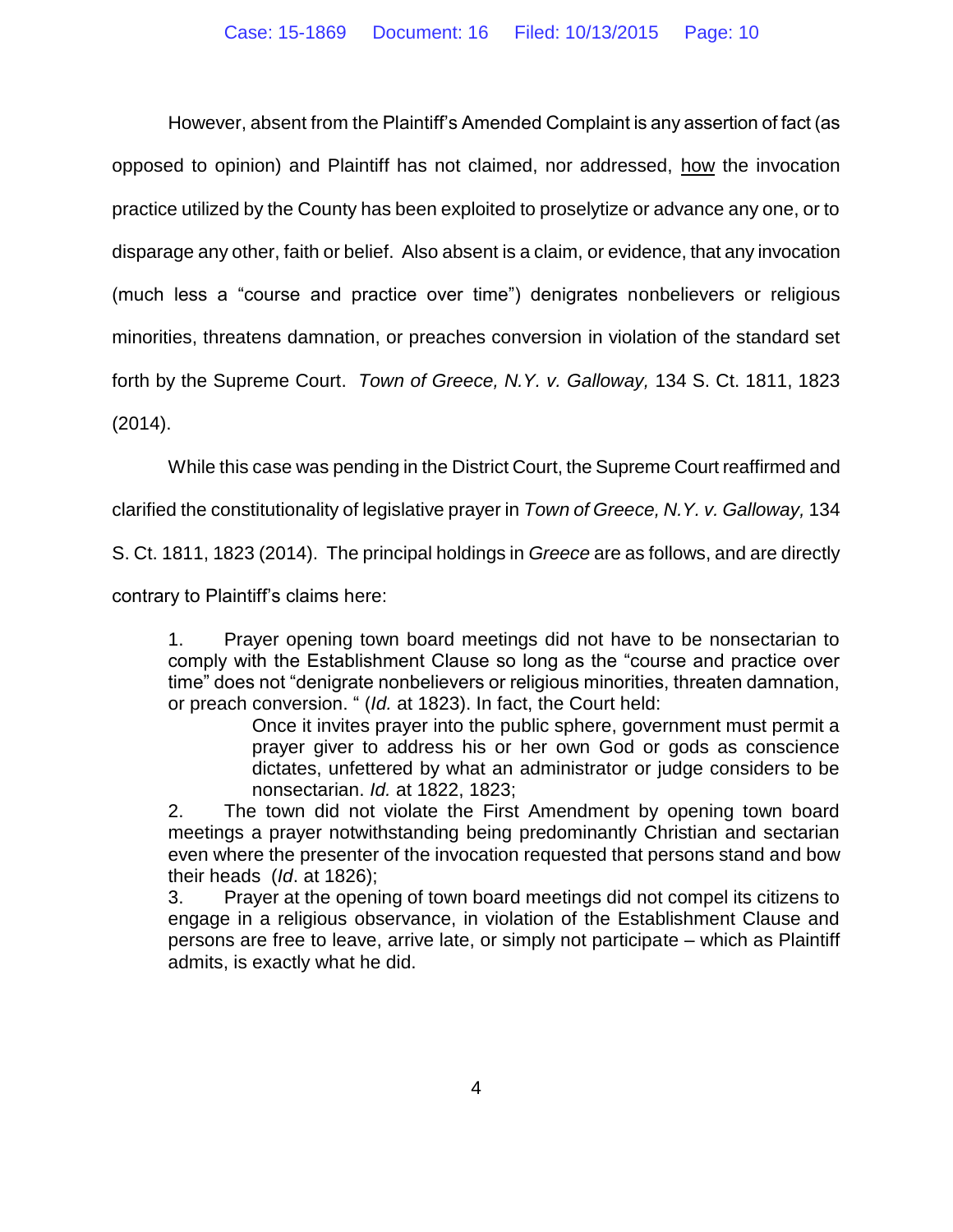4. The presence of children at the town board meetings does not create a basis drawing distinction regarding the permissibility of sectarian legislative prayers. *Id.* at 1831 (Justice Alito concurring). <sup>3</sup>

The decision in *Greece* is directly contrary to each of Plaintiff's claims and affirms

the validity of the District Court's Order granting Defendant's Motion for Summary

Judgment and denying Plaintiff's Motion for Summary Judgment. (R #61: ID #1-18)

## **B. Dismissal of Plaintiff's Claim**

On June 11, 2014, Defendant County of Jackson filed a Motion for Summary

Judgment under Fed. R. Civ. P. 56, together with a Brief in Support and exhibits. (R #25:

ID #1-21; R #25-1: ID #1; R #25-2: ID #1-9; R #25-3: ID #1-3; R #25-4: ID #1-4; R #25-5:

ID #1-4) The County of Jackson set forth two arguments:

1. The facts of *Greece* are consistent with the facts here, and the holding in *Greece* thus requires summary judgment for the Defendant; and

features that the principal dissent notes. Therefore, if prayer is not allowed at meetings with those characteristics, local government legislative bodies, unlike their national and state counterparts, cannot begin their meetings with a prayer. **I see no sound basis for drawing such a distinction**.

*Id.*at 1832, J. Alito concurring (*emphasis added)*. As such, the presence of children at meetings of the Jackson County Board of Commissioners is of no relevance to this action.

 $\overline{a}$  $3$ The fact that children may attend Board of Commissioners meetings from time-to-time and recite the Pledge of Allegiance is not in dispute. (R #11: ID #2). However, the Supreme Court in *Greece* made it clear that the presence of children during a legislative invocation is of no legal significance:

At Greece Town Board meetings, the principal dissent pointedly notes, ordinary citizens (and even children!) are often present. *Post*, at 10–11. … The features of Greece meetings that the principal dissent highlights are by no means unusual. … Nor is there anything unusual about the occasional attendance of students, and when a prayer is given at the beginning of such a meeting, I expect that the chaplain generally stands at the front of the room and faces the public. … In short, I see nothing out of the ordinary about any of the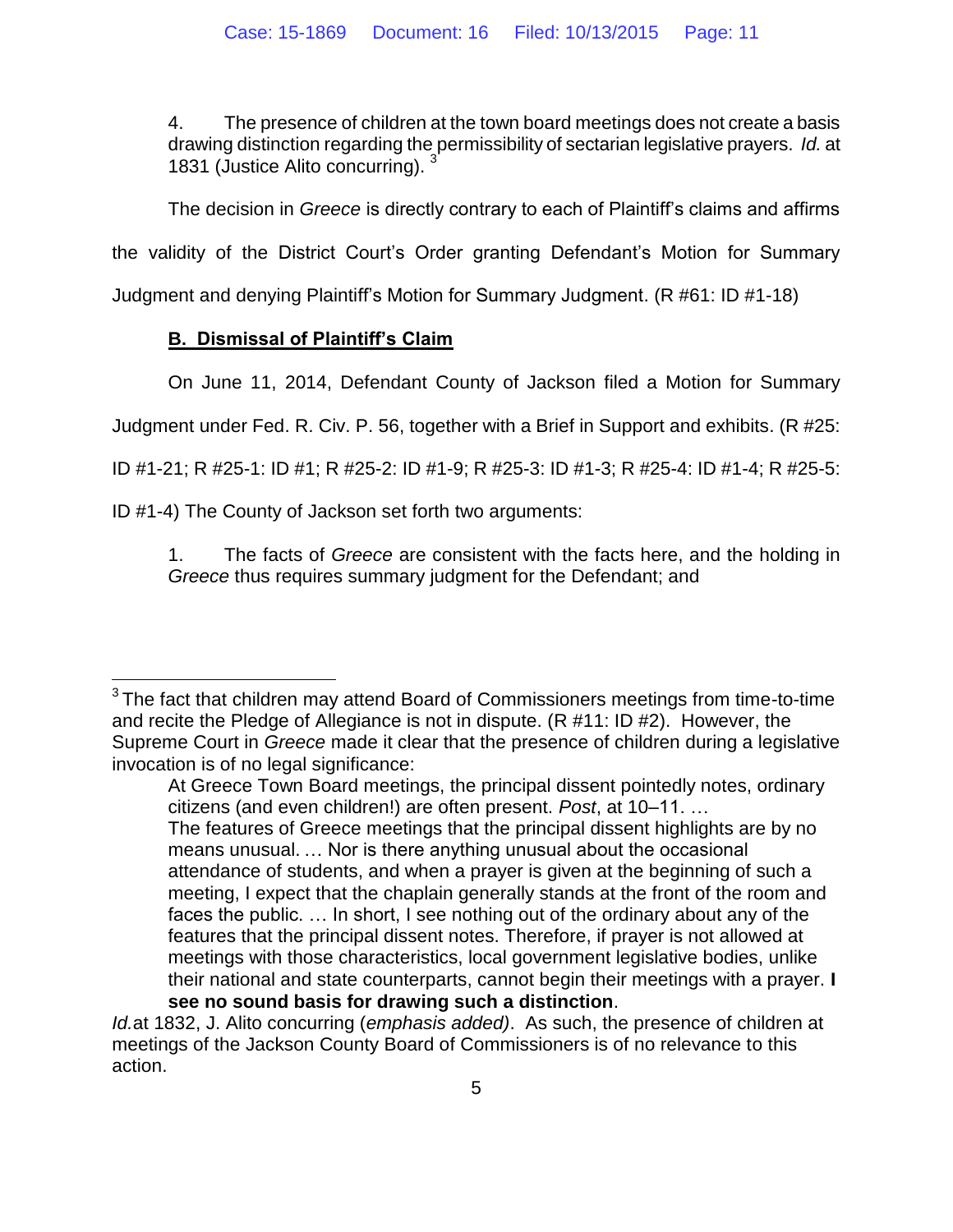2. Plaintiff's attempt to distinguish *Marsh v. Chambers*, 463 U.S. 783 (1983) and *Greece* based upon members of the legislative body giving the invocation is without merit. (R #25: ID # 13-19)

On September 11, 2014, Plaintiff filed his second Motion for Summary Judgment (R #37: ID #1-100) after his first Motion for Summary Judgment filed on December 20, 2013 (R #14: ID #1-43) was terminated by the Order Terminating Motion (Dkt. 14). (R #32: ID #1-3) The Order Terminating Motion (Dkt. 14) provided the Plaintiff with the opportunity to re-argue for summary judgment in light of the decision reached in *Greece*. (R #32: ID #1)

The parties' cross-motions for summary judgment were referred to District Court Magistrate Michael Hluchaniuk who issued his Report and Recommendation Cross-Motions for Summary Judgment (Dkt. 25, 37) on March 31, 2015. (R #50: ID #1-40) Both the Plaintiff (R #51: ID #1-15) and the Defendant (R #53: ID #1-22; R #53-1: ID #1; R #53- 2: ID #1-34) filed objections to the Magistrate's Report and Recommendation Cross-Motions for Summary Judgment (Dkt. 25, 37).

On July 22, 2015, District Judge Marianne Battani issued her Opinion and Order Overruling the Plaintiff's Objections, Overruling in Part and Sustaining in Part Defendant's Objections, Adopting in Part the Report and Recommendation, Granting Defendant's Motion for Summary Judgment, and Denying Plaintiff's Motion for Summary Judgment. (R #61: ID # 1-18) Subsequently, Judgment in favor of Defendant Jackson County was entered on July 23, 2015. (R #62: ID # 1)

#### **C. Appeal to Sixth Circuit**

Plaintiff filed his Notice of Appeal on July 27, 2015. (R #63: ID #1). Plaintiff filed his Notice of Appeal [Corrected] on July 28, 2015. (R #65: ID #1) Plaintiff filed his Appellant's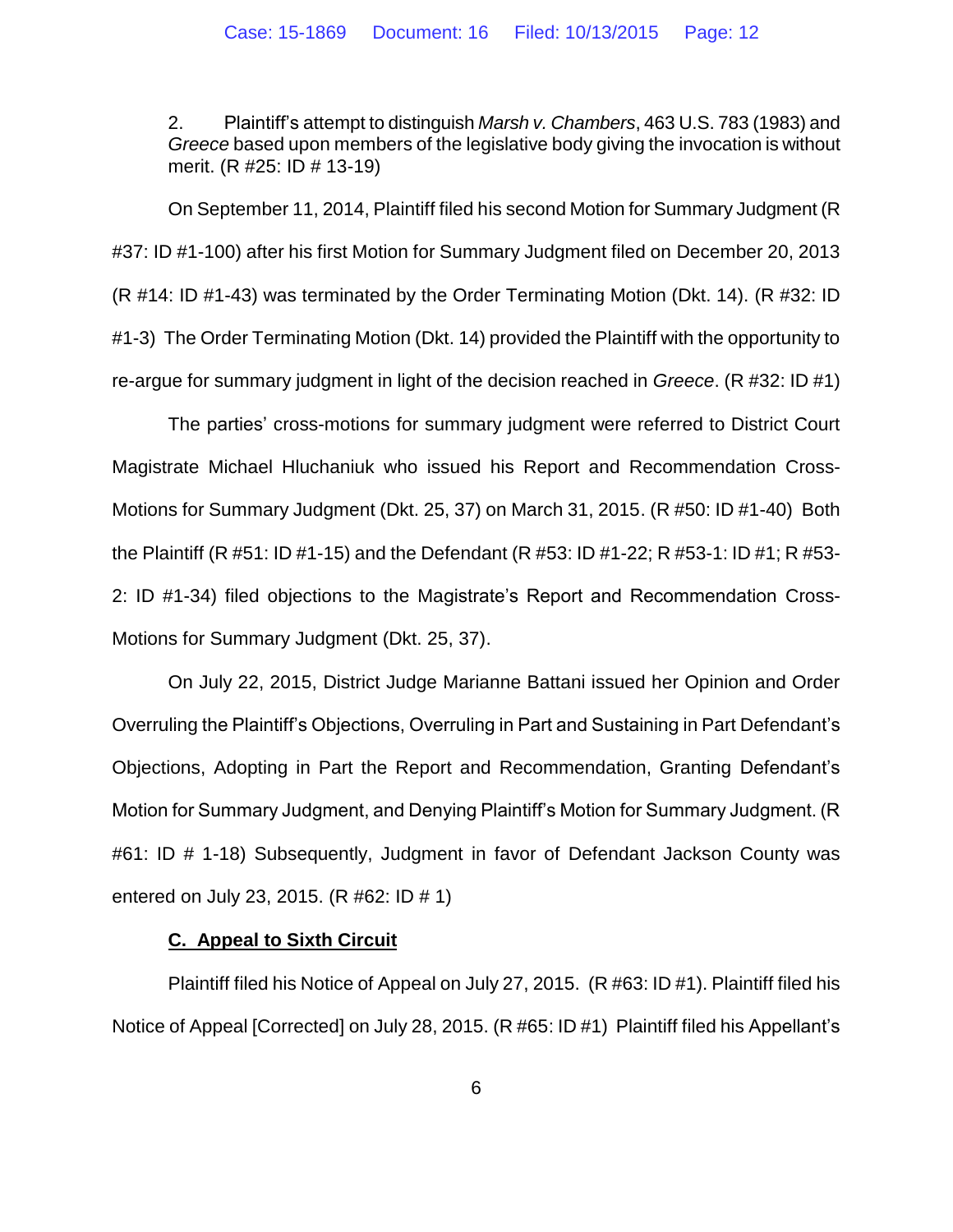Brief (Document 5) in this Court on September 9, 2015. Appellant's Brief fails to articulate any coherent argument demonstrating error by the District Court, or otherwise justifying reversal. Rather, he rehashes his arguments against the Order Overruling in Part and Adopting in Part the Magistrate Judge's Order (R #59: ID #1-3) which granted Defendant's Motion to Quash, the Order Overruling in Part and Adopting in Part the Magistrate Judge's Order (R #60: ID #1-4) which denied Plaintiff's Second Motion to Supplement , and the same faulty arguments related to legislative prayer and standing to sue on behalf of unrelated children who attend meetings of the Jackson County Board of Commissioners. This Court should affirm the District Court's ruling.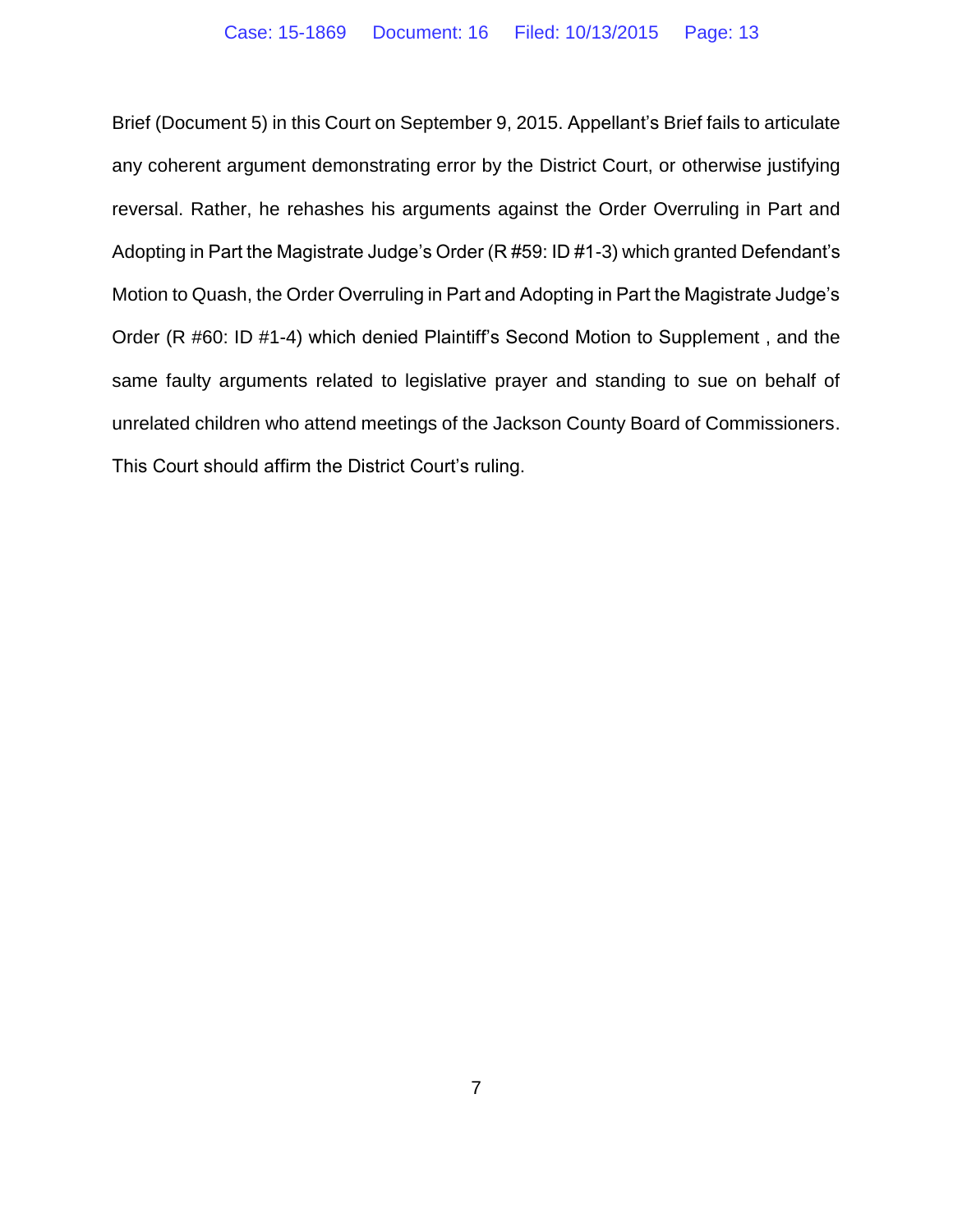#### **SUMMARY OF ARGUMENT**

- **I. The District Court correctly granted Defendant's Motion to Quash Discovery.**
- **II. The District Court correctly denied Plaintiff's Second Motion to Supplement.**
- **III. The District Court correctly dismissed Plaintiff's claims for declaratory judgment, injunctive relief and nominal damages.**
	- A. The Supreme Court's decision in *Greece* applies to legislative prayer generally; the position of the individual, here an elected official offering an otherwise constitutional legislative prayer, does not circumvent the legislative prayer standard set out in *Greece*.
	- B. The prayers offered by County Commissioners do not show a "course and practice" that denigrate non-believers or religious minorities, threaten damnation, or preach conversion and thus the prayer practice is constitutional as supported by Establishment Clause jurisprudence.
	- C. The Plaintiff's request for an injunction of the County's prayer practice, absent a course or practice by the Defendant which denigrate nonbelievers or religious minorities, threats of damnation, or preach conversion, seeks to create a *per se* violation of the Establishment Clause on the sole basis that the individual offering the prayer is a legislator.
- **IV. The District Court correctly found that the Plaintiff lacked standing to assert a claim on behalf of unrelated children attending the Jackson County Board of Commissioners meetings.**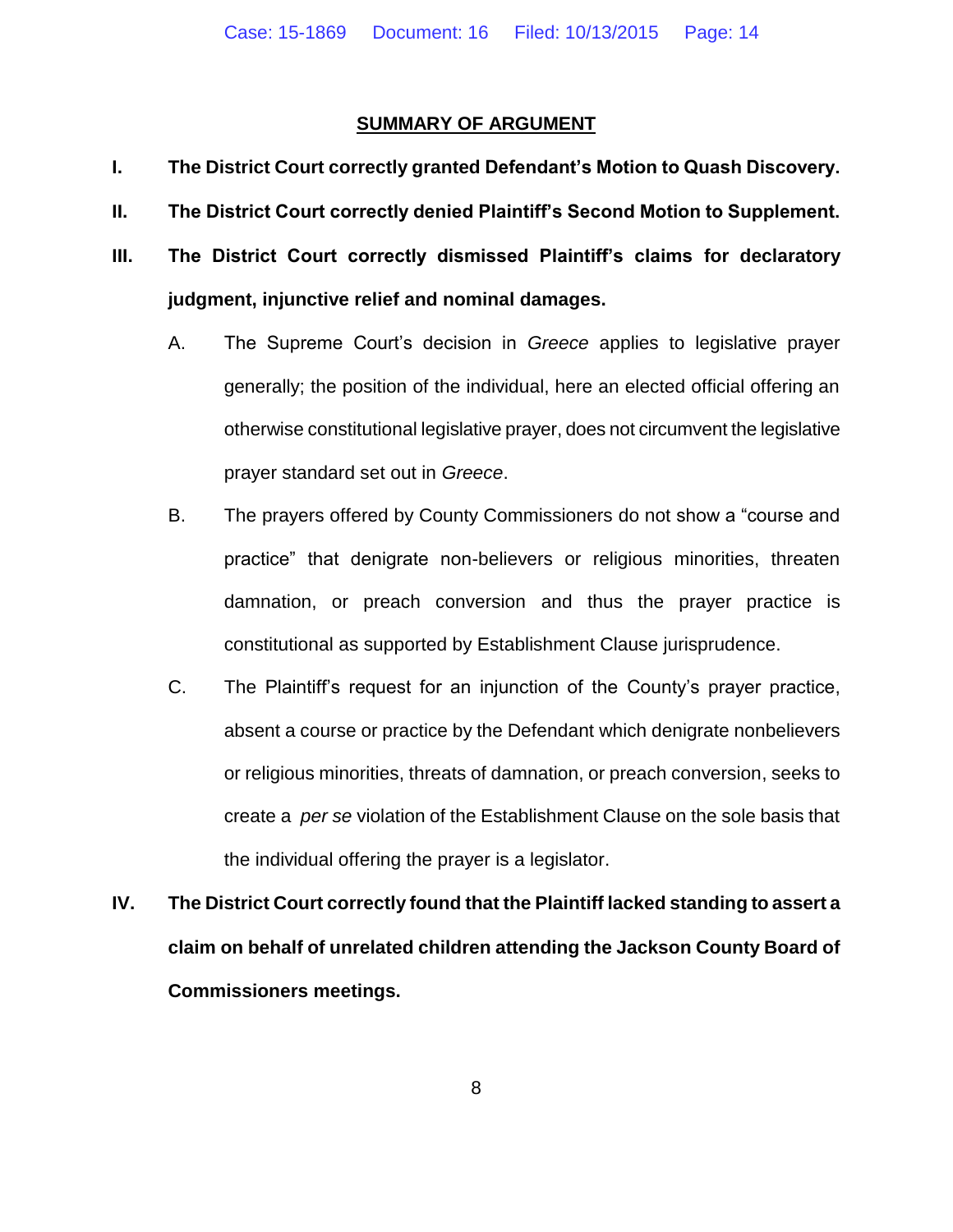#### **APPLICABLE STANDARD OF REVIEW**

The Appellee is satisfied with the Appellant's statement of the standard of review.

#### **ARGUMENT**

## **I. THE DISTRICT COURT CORRECTLY GRANTED DEFENDANT'S MOTION TO QUASH DISCOVERY.**

During the course of litigation in District Court, Plaintiff sought to depose individual Jackson County Commissioners. Plaintiff's sole claim for which relief is sought involved certain identified legislative invocations which occurred at Defendant's Board meetings. Plaintiff claimed that these invocations, which reference Jesus Christ, violate the Establishment Clause of the First Amendment to the United States Constitution and the Treaty of Tripoli of 1797, Article 11. (R #10: ID #5-11) Plaintiff confirmed in his Response to Defendant's Motion to Quash that the purpose of his inquiry was to seek the religious beliefs of the deponents for the purpose of showing "interest or bias." (R #26: ID #11-15). There is no question that the deponents' motives, interest or bias related to the invocations are irrelevant in deciding Plaintiff's claim. $4$ 

Plaintiff bases his claim on seven invocations (R #10: ID #5-11) which he alleged are unconstitutional because they include sectarian references such as "Jesus", "in your holy name" ""heavenly father", "lord", "amen" or "bless our troops". The specific

 $\overline{a}$ 

<sup>4</sup> *Town of Greece, N.Y. v. Galloway*, 134 S. Ct. 1811, 1823 (2014) makes clear, the only possible issue in this case involves the content of the invocations and whether such content, "over time shows that the invocations denigrate nonbelievers or religious minorities, threaten damnation, or preach conversion" *Id.* at 1823 (It does not). Here, the content of each and every invocation from January, 2011 through January, 2014 has been provided to Plaintiff by Defendant in the form of video records of the meetings. As such, in seeking to depose the Commissioners, Plaintiff is not seeking "facts" relevant to his claim.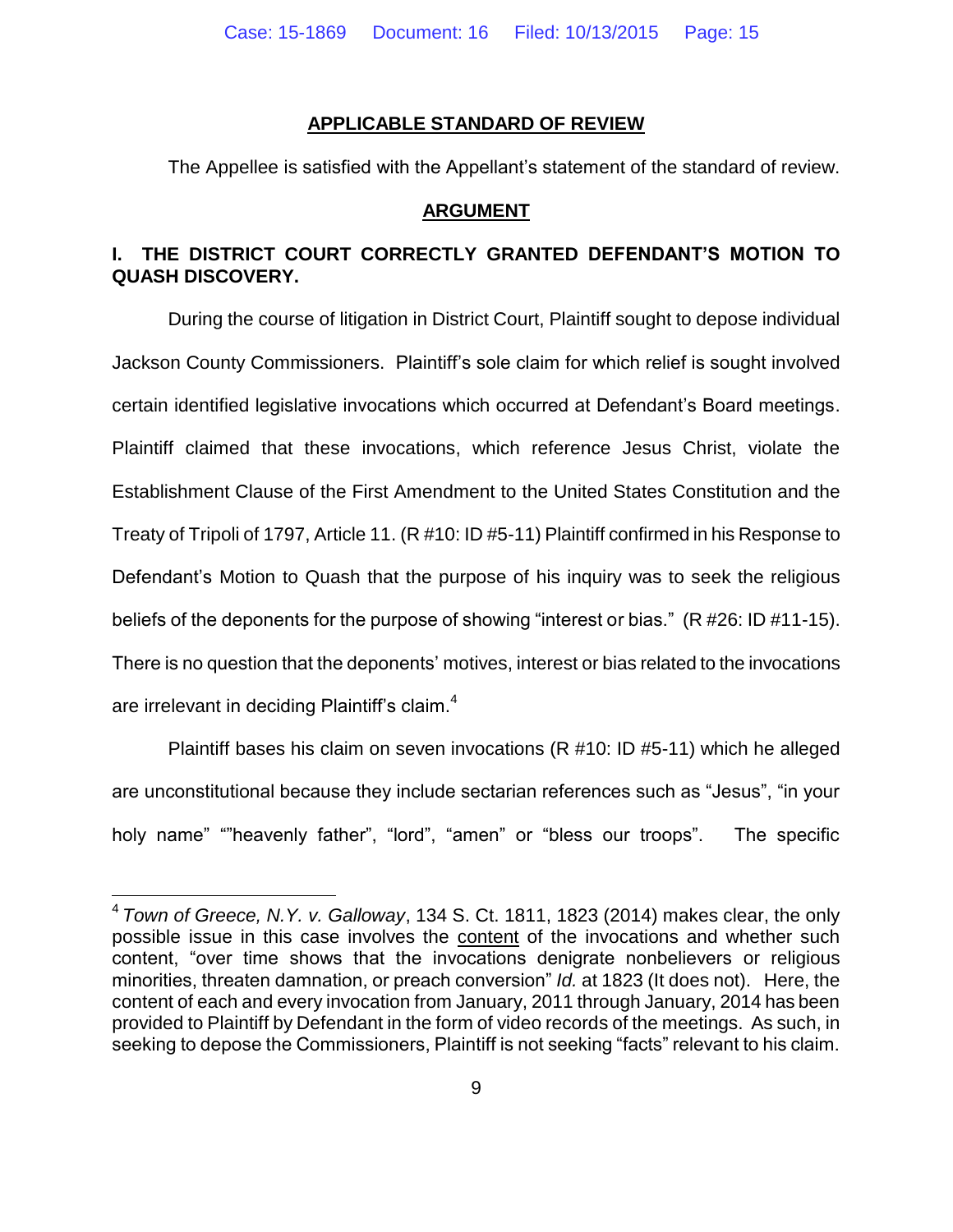invocations complained of by Plaintiff contain these consistent – and legally approved by

the Supreme Court in *Greece* – themes<sup>5</sup>:

 $\overline{a}$ 

- 1. January 15, 2013 (R #10: ID #5-6):
	- Heavenly Father I just thank you for everybody in this room. Lord we have a lot of difficult and tough decisions to address. Lord I just appreciate everyone showing up tonight and I just ask that you provide them wisdom as they get up and speak. I just thank you for the blessings that you've given us. Lord, to paraphrase you Lord, you tell us too much is given, too much is expected, and you Lord you mean that in more than just a monetary way. Us as leaders, people who, us who serve others, Lord you expect us to truly look to you and your will as we move about our business and make decisions for the best interest of the people in this County. Lord, I just ask that you be with us all and that you just help us do your will. In Jesus's name I pray, Amen.
- 2. April 16, 2013 (R #10: ID #6): Dear Heavenly Father, we humbly thank you for our many blessings. We are blessed as individuals as a community and as a Nation. As it is easy to overlook and take for granted the gifts you've bestowed on

1. Prayer opening town board meetings did not have to be nonsectarian to comply with the Establishment Clause so long as the "course and practice over time" does not "denigrate nonbelievers or religious minorities, threaten damnation, or preach conversion. " (*Id.* at 1823). In fact, the Court held:

Once it invites prayer into the public sphere, government must permit a prayer giver to address his or her own God or gods as conscience dictates, unfettered by what an administrator or judge considers to be nonsectarian. *Id.* at 1822, 1823;

2. The town did not violate the First Amendment by opening town board meetings a prayer notwithstanding being predominantly Christian and sectarian even where the presenter of the invocation requested that persons stand and bow their heads (*Id*. at 1826);

3. Prayer at the opening of town board meetings did not compel its citizens to engage in a religious observance, in violation of the Establishment Clause and persons are free to leave, arrive late, or simply not participate – which as Plaintiff admits, is exactly what he did.

4. The presence of children at the town board meetings does not create a basis drawing distinction regarding the permissibility of sectarian legislative prayers. *Id.* at 1831 (Justice Alito concurring)

<sup>5</sup> The principal holdings in *Greece* are as follows, and are directly contrary to Plaintiff's claims here: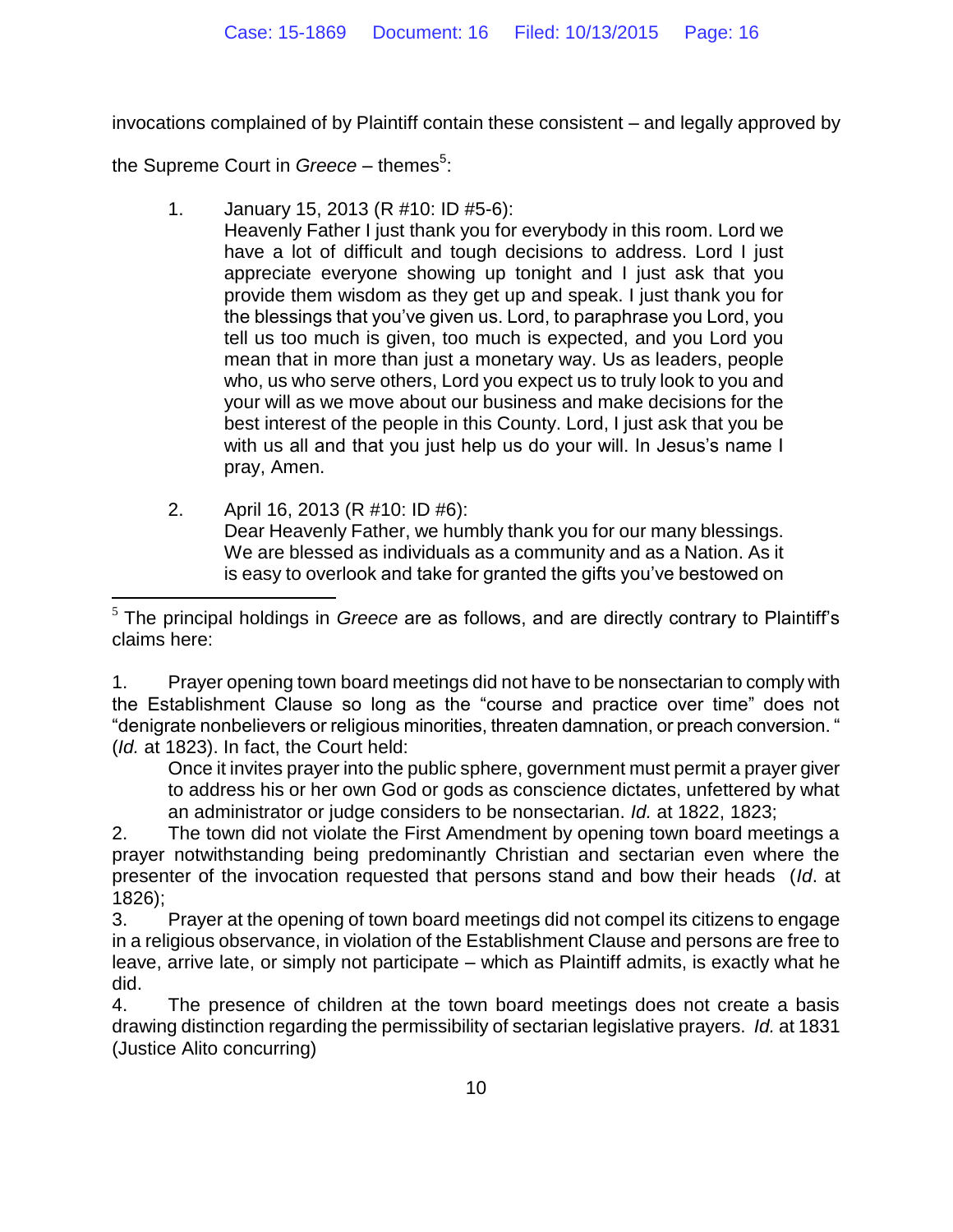us, we take this moment to give you thanks and praise. We also ask for your presence in the hearts of those that are suffering and mourning in Massachusetts. We ask for your continued guidance and presence on those that serve including those that protect us here and abroad. We ask in your holy name, Amen.

3. May 21, 2013 (R #10: ID #6):

If you will bow your heads with me for word of prayer. Lord we thank you for this day. Lord we thank you because you said in your word that in all things we are to give thanks because that is your will concerning us and Lord we ask that you be with us tonight as we conduct the business of Jackson County. Help us with the decisions that we are about to make. Now Father, I ask that you would look over this Country, you see the condition, you see the tragedies that's happened. Father we ask that you will be with those families during this time when loved ones are missing and loved ones have died. Lord I ask that you will touch them, the grieving hearts and give them strength. Now Lord we ask that you would bless our armed forces that protect us and give them the courage and the strength they need. We ask that you would bless the families Lord that have loved ones that are protecting us on this soil and abroad be with them also. Now Lord we ask that you will be with us in the furtherance of this meeting that we might conduct business in a way that would be reverence to you. In your name son Jesus's name we pray, Amen.

- 4. June 18, 2013 (R #10: ID #6): Lord we come before you tonight asking for your guidance and support. We face many challenges but we can overcome them if we work together towards a common goal and remember we are here to serve your will. Also Lord watch over our military personnel and all those in uniform, and protect them as they serve our Country and may this great Nation continue to be in your grace, In your name, Amen.
- 5. July 23, 2013 (R #10: ID #6-7):

Bow your heads with me please. Heavenly Father we thank you for this day and for this time that we have come together. Lord we ask that you be with us as while we conduct the business of Jackson County. Lord help us to make decisions that will be best for generations to come. We ask that you will bless our troops that protect us near and far, be with them and their families. Now Lord we want to give you all the thanks and all the praise for all that you do. Lord I want to remember [indecipherable] family tonight that you would be with them and take them through difficult times. We ask these things in your son Jesus's name, Amen.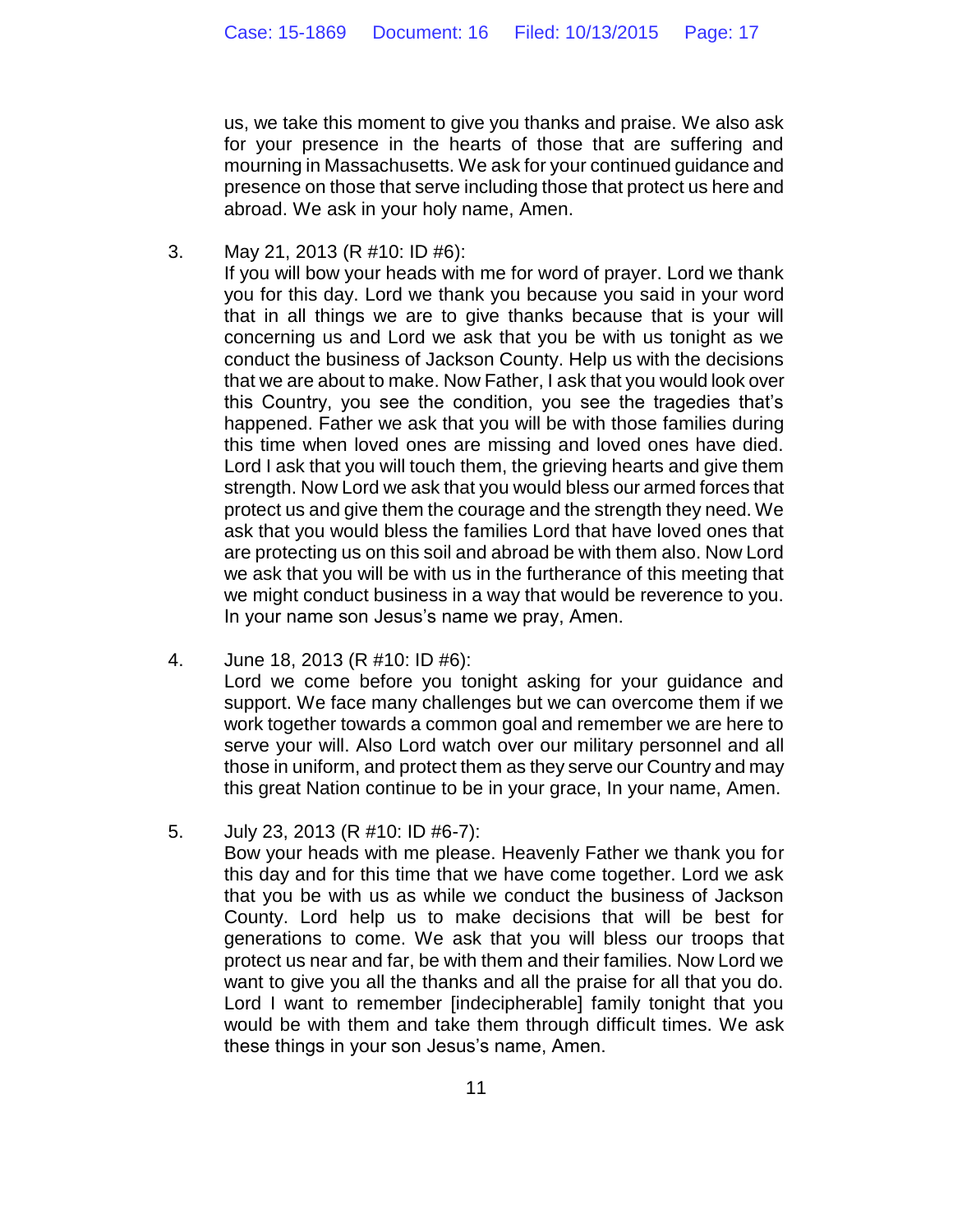6. August 20, 2013 (R #10: ID #9): Please bow our heads. Our Heavenly Father, we thank you for allowing us to gather here in your presence tonight. We ask that you watch over us and keep your guiding hand on our shoulder as we deliberate tonight. Please protect and watch over the men and woman serving this great Nation, whether at home or abroad, as well as our police officers and firefighters. In this we pray in Jesus's name Amen.

7. October 15, 2013 (R #10: ID #11): Our Heavenly Father watch over us tonight. Help us to make the best decisions for the total population of the city, or the County of Jackson. And I know your tough so give all those guys in Washington a (sound effect made from mouth) 2X4 upside the head and tell them to start working together. In Jesus's name we pray, Amen.

There was nothing relevant left for the Plaintiff to question the deponents about,

beyond the undisputed content of the invocations. Plaintiff admits in his Response to the

Motion to Quash that the purpose for deposing Commissioners and the County

Administrator/Controller is to seek "evidence of bias" and "intent." (R #26: ID #11-15) This

is an improper purpose and the information sought is not discoverable. $6$ 

Upon the review of Defendant's Motion to Quash, the District Court correctly

determined that:

 $\overline{a}$ 

To the extent Plaintiff sought to discover the Commissioners' bias or motives underlying the challenged legislative prayer, *motive is not a relevant factor*. In determining whether legislative prayer is constitutional, courts focus not on the personal motives or biases of government officials, but rather on the

 $^6$  "[t]he collective or individual motives of a legislative body are not discoverable," because "[c]ourts are not concerned with the motives which actuate members of a legislative body in enacting a law, but in the results of their action." *Sheffield Development Co. v. City of Troy,* 99 Mich. App. 527, 530; 298 N.W.2d 23 (1980) (Internal citations omitted).

The "deliberative process privilege rests on the obvious realization that officials will not communicate candidly among themselves if each remark is a potential item of discovery and front page news." *Department of the Interior v. Klamath Water Users Protective Assoc.,* 532 U.S. 1 (2001).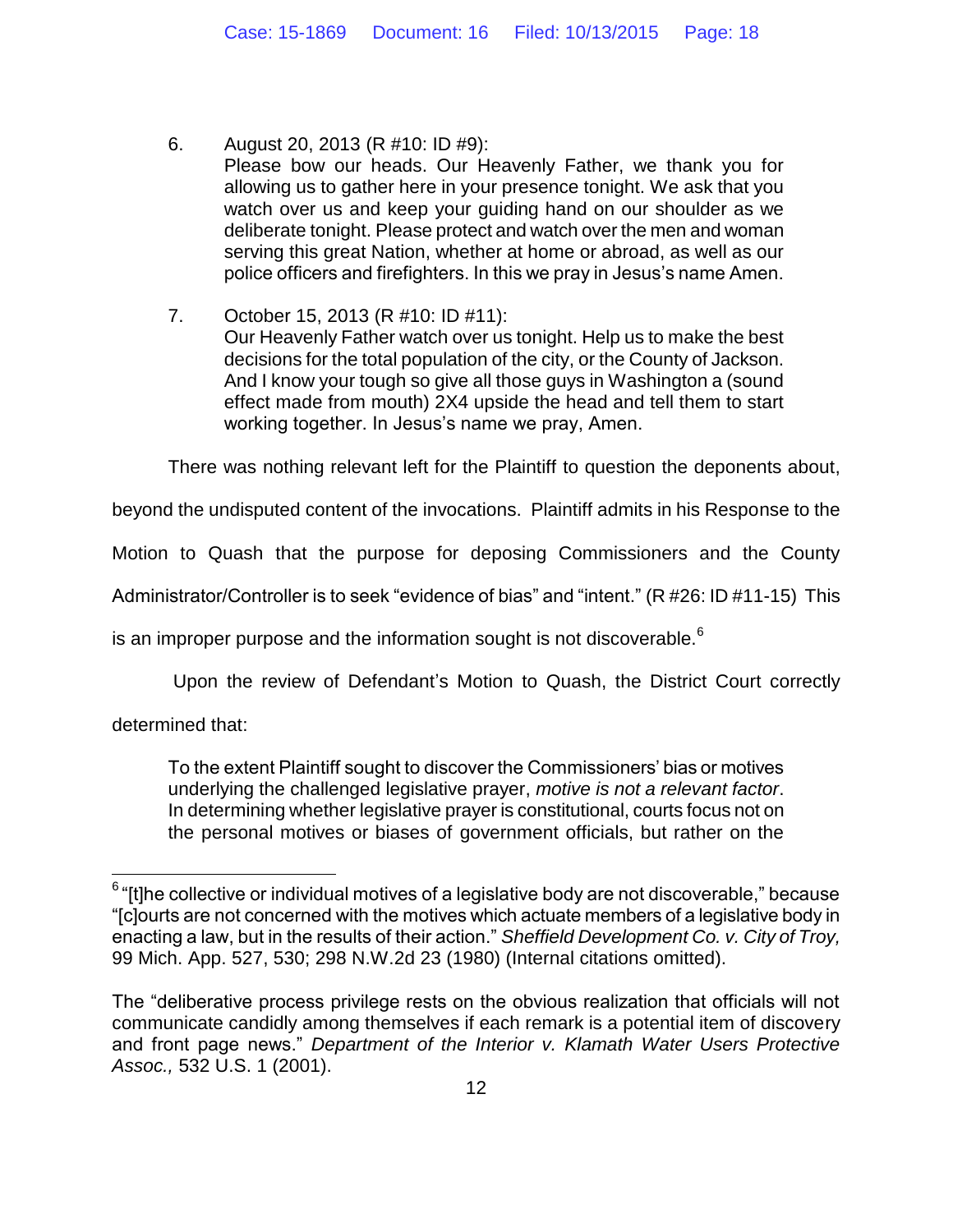objective content of the prayer, the impact it has on the listeners, and any situational aspects of it that could be unduly coercive. See generally, Town of Greece v. Galloway, 134 S. Ct. 1811 (2014). Therefore, the Commissioners' private and personal attitudes toward religion or nonreligion are not relevant to the present action. (R #59: ID #3) [*emphasis added*]

Regardless of how Plaintiff characterizes his claims, he is unable to demonstrate that the

District Court abused its discretion in granting Defendant's Motion to Quash.

## **II. THE DISTRICT COURT CORRECTLY DENIED PLAINTIFF'S SECOND MOTION TO SUPPLEMENT.**

Plaintiff filed his Second Motion to Supplement on April 13, 2015 (R #52: ID #1-10)

to add the following evidence to the District Court's record: 1.) a letter from the Jackson

County Board of Commissioners thanking him for his recent application to an advisory

board and notifying him that another applicant was selected; and 2.) Plaintiff's personal

affidavit related to his application to the advisory board and his recollection related to the

pledge of allegiance at the January 2, 2015 meeting of the Jackson County Board of

Commissioners.

Plaintiff's Second Motion to Supplement was correctly denied prior to the deadline

for Defendant to file its response. The District Court found as follows:

Plaintiff seeks to introduce his affidavit regarding his application to a position on the Jackson County Resource Recovery Facility and the Board's failure to hire him for this position. (Doc. 52.) Plaintiff's affidavit also briefly mentions the Board's solicitation of children to recite the Pledge of Allegiance. Because Plaintiff's complaint makes no employment discrimination claim, instead advancing as the sole cause of action an Establishment Clause violation, his affidavit describing the Board's failure to hire him is irrelevant to the case at hand. Although Plaintiff also attests to the solicitation of children to deliver the Pledge of Allegiance, his description of and objections to this practice are adequately set forth elsewhere in the record. Therefore, it is within the broad discretion accorded to the Court by Rule 15(d) to DENY this motion to supplement. (R #60: ID# 3)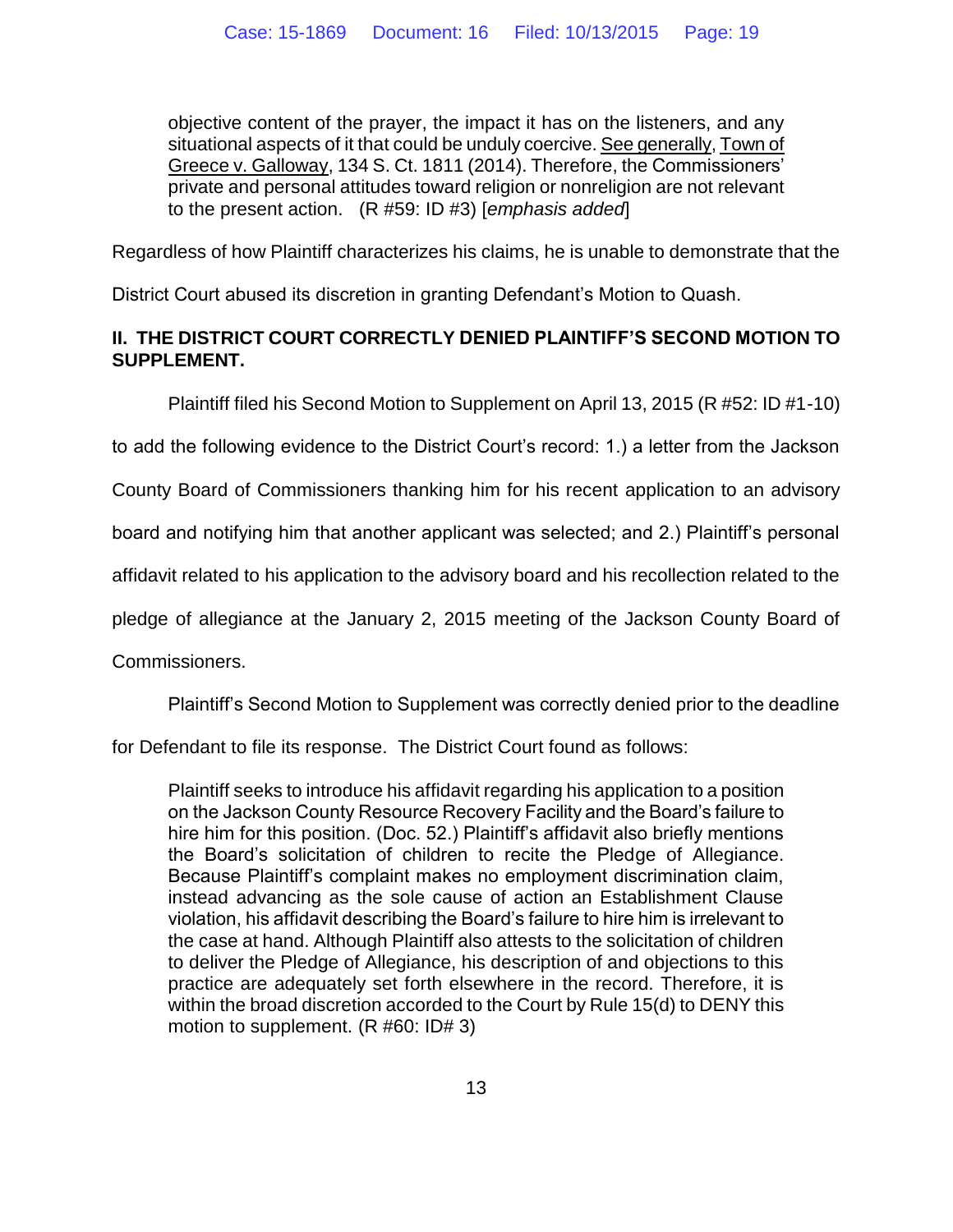Leave to file a supplemental pleading should be freely given, in the absence of any apparent or declared reason, such as undue delay, bad faith or dilatory motive on the part of the movant, repeated failure to cure deficiencies by amendments previously allowed, undue prejudice to the opposing party by virtue of allowance of the amendment, futility of amendment, et cetera. *San Luis & Delta-Mendota Water Authority v. U.S. Dept. of Interior*, 236 F.R.D. 491, E.D.Cal.2006. Allowance of supplemental pleadings is a matter of discretion to be determined by the trial court on the basis of all relevant facts and circumstances. *Friedman v. Typhoon Air Conditioning Co.*, 31 F.R.D. 287, E.D.N.Y.1962. See, also, *U.S. v. L. D. Caulk Co.*, 114 F.Supp. 939, D.C.Del.1953.

Plaintiff's Second Motion to Supplement is futile and frivolous. The information Plaintiff seeks to supplement, related to his failure to be appointed to sit on an advisory board, is irrelevant to his claim. The decision of whether or not to appoint an individual to an advisory board is within the sole discretion of the Jackson County Board of Commissioners. Further, Plaintiff's unfounded and inflammatory statement in his Appellant's Brief on Appeal that, "This material further shows that the Commissioners a[re] employing a religious test when making appointments to public bodies…" is entirely without merit. (Document 5, pp. 25)

The information Plaintiff sought to introduce related to the undisputed fact that children are asked and often do lead the pledge of allegiance at Jackson County Board of Commissioners' meeting is also irrelevant when considering Plaintiff's claim. Notably, Plaintiff lacks standing on behalf of these children and his entire line of argument related to

14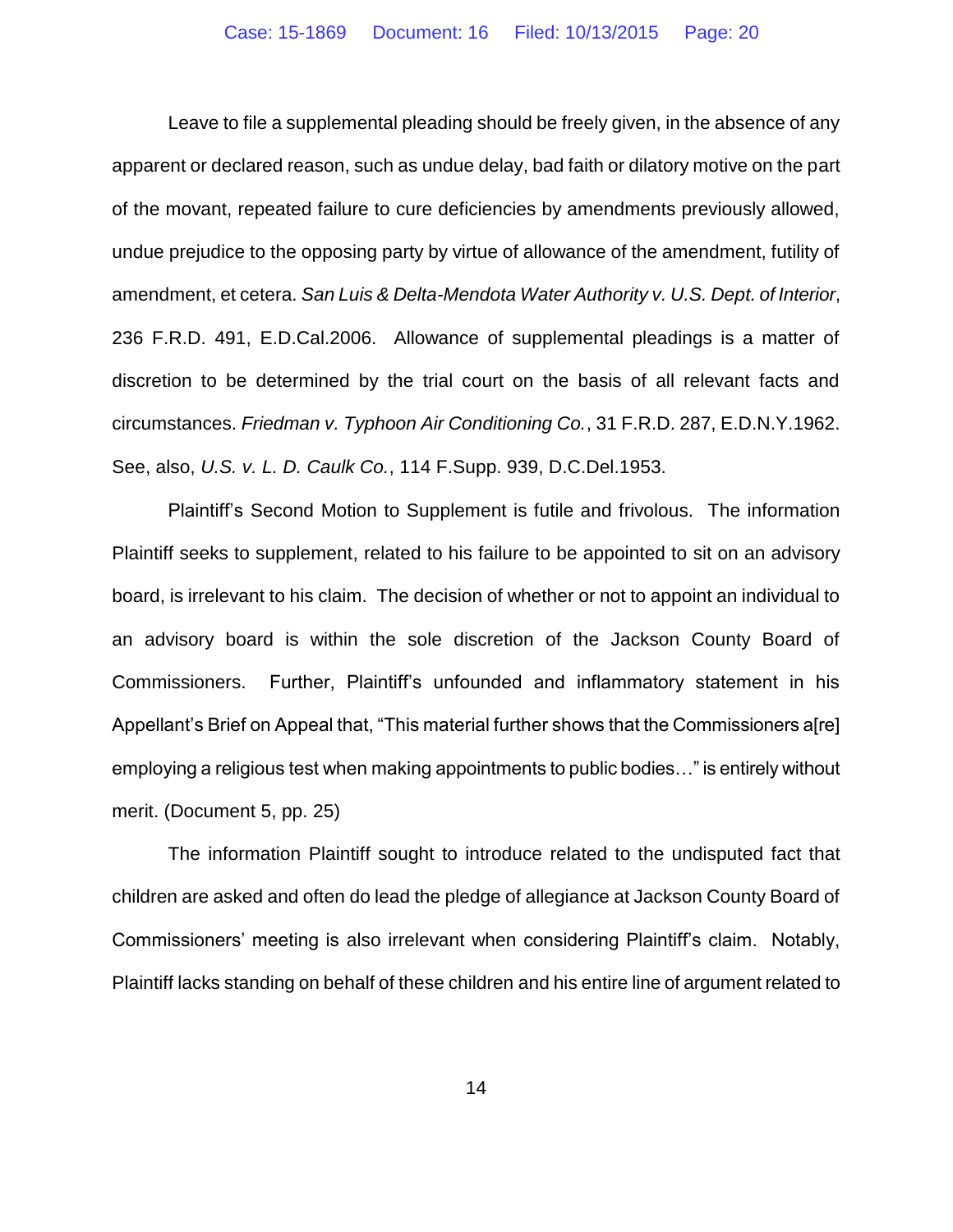children is frivolous. This information is irrelevant to Plaintiff's Complaint and is not probative of the issues in dispute.

Plaintiff's Second Motion to Supplement offered nothing new for the District Court to consider under the applicable legal standard articulated in *Town of Greece, N.Y. v. Galloway*, 134 S. Ct. 1811, 1822-1823 (2014). Consequently, the Plaintiff's request to add his thoughts on his qualifications for an appointment to sit on an advisory board, and whether unrelated children should lead the pledge of allegiance, do not assist in resolution of this case. Regardless of how Plaintiff characterizes his claims, he is unable to demonstrate that the District Court committed clear error and misapplied the law when it denied his Second Motion to Supplement.

## **III. THE DISTRICT COURT CORRECTLY DISMISSED PLAINTIFF'S CLAIMS FOR DECLARATORY JUDGMENT, INJUNCTIVE RELIEF AND NOMINAL DAMAGES.**

**A. The Supreme Court's decision in** *Greece* **applies to legislative prayer generally; the position of the individual, here an elected official offering an otherwise constitutional legislative prayer, does not circumvent the legislative prayer standard set out in** *Greece***.** 

The Judgment issued by the District Court granting Defendant's Motion for Summary Judgment is correct and consistent with the holdings in *Town of Greece, N.Y. v. Galloway*, 134 S. Ct. 1811 (2014), *Joyner v. Forsyth County, N.C.* 653 F.3d 341 (4<sup>th</sup> Cir., 2011) and *Marsh v. Chambers,* 463 U.S. 783 (1983). Invocations given by legislators, the Commissioners in this case, are not subject to different standards from invocations offered by guest chaplains, paid chaplains or the general public.<sup>7</sup> As the District Court held:

 7 *Joyner v. Forsyth County, N.C.* 653 F.3d 341 (4th Cir.,2011), involved invocations offered by guest chaplains. The Court's reasoning behind this decision also applies to paid chaplains, legislators, and the general public.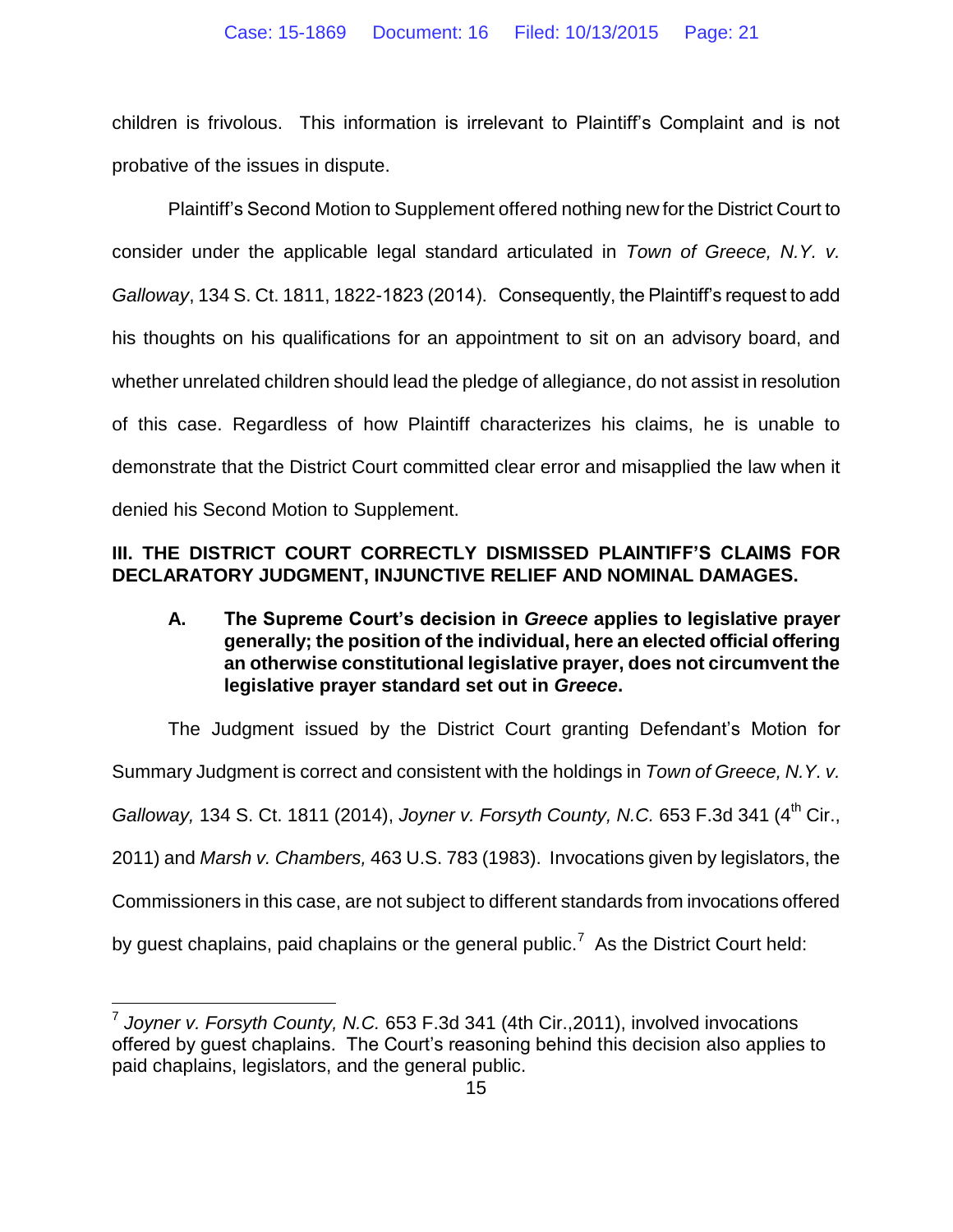Further, in the opinion of this Court, the Commissioners' development of the prayers' content does not foster an entanglement with religion. Indeed, the hiring and payment of an official chaplain as upheld in Marsh may be regarded as a greater governmental entanglement with religion than the Commissioners' rather benign religious references at issue in the present case. That is, the presence of a religious figure could serve to strengthen perceived governmental ties to religion, not to distance them. Moreover, if the Court determined that the constitutionality of a legislative prayer is predicated on the identity of the speaker, potentially absurd results would ensue. Under such a holding, an invocation delivered in one county by a guest minister would be upheld, while the identical invocation delivered in another county by one of the legislators would be struck down. In light of these considerations, the Court finds that the present legislative prayer practice is not coercive. (R #61: ID #15-16)

This is the correct result. It is the content of the legislative prayer, not the title of the person delivering it, which answers the question of constitutionality under the First Amendment. The District Court concluded that the standards articulated by the Supreme Court in *Greece* apply to all legislative prayer; not only legislative prayer given by clergy, volunteers, staff, or members of the public.

The Supreme Court did not carve out a special constitutional prohibition to prevent legislators from giving legislative prayers. Legislative prayers may be offered by anyone as long as the prayers do not violate the *Greece* standards. *Greece*'s discussion of privatecitizen prayers resulted from the challengers' efforts to "distinguish the [County's] prayer practice from the tradition upheld in *Marsh* on the ground that is coerces participation by nonadherents." *Greece* at 1824. The Court rejected all of those distinctions, and upheld the municipality's prayer practice by applying the same test under which government officials can offer prayers in *Marsh*. 8

 $\overline{a}$ 

<sup>8</sup> The District Court is correct in finding that the test in *Lemon v. Kurtzman*, 403 U.S. 602, 91 S.Ct. 2105, 29 L.Ed.2d 745 (1971) does not control the outcome in this case.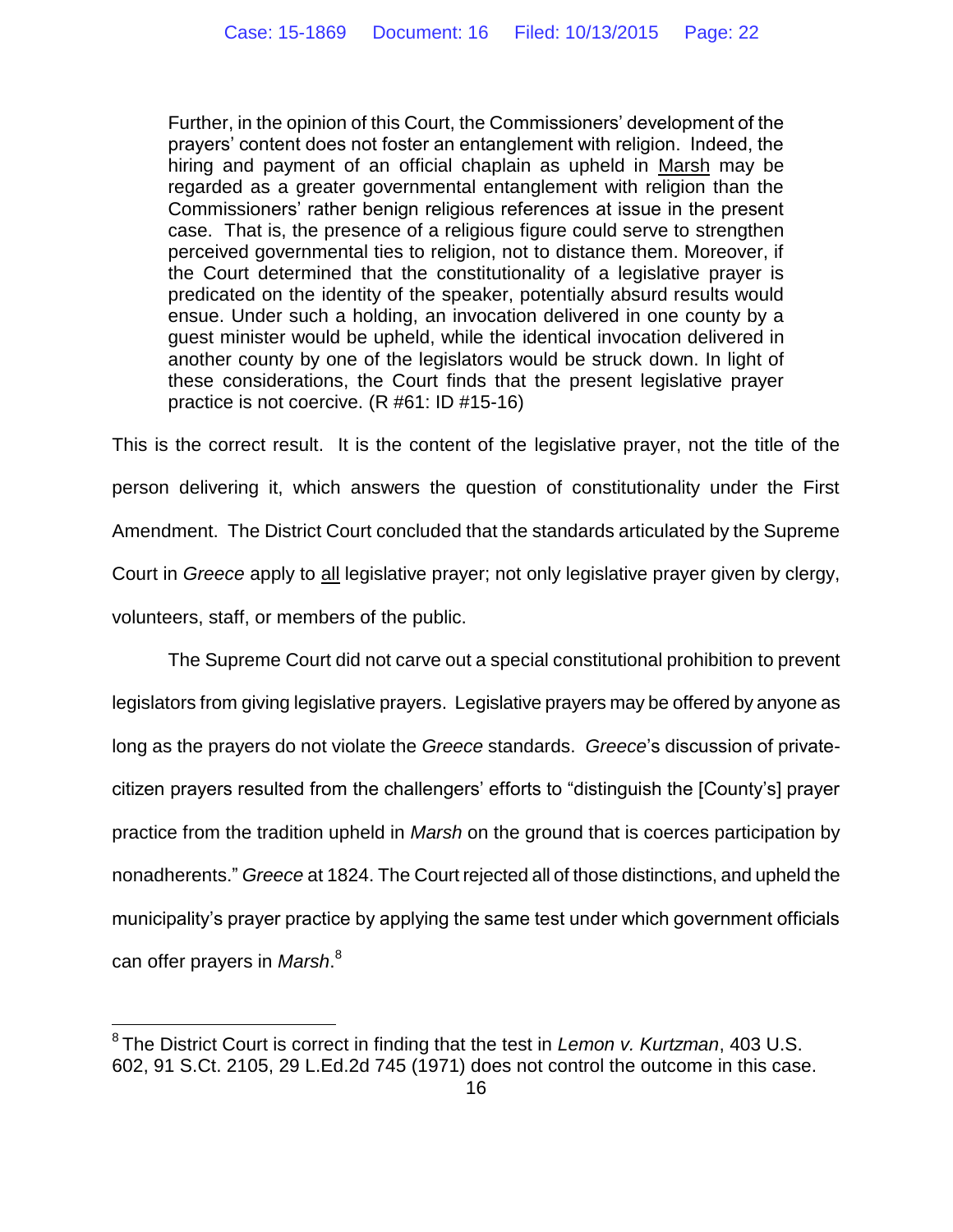The Plaintiff's efforts to distinguish *Marsh* and *Greece* from the facts here, based

solely upon the identities of the individual giving the invocation, ignores the controlling

standards established in *Greece*; specifically:

 $\overline{a}$ 

1. Prayer opening town board meetings did not have to be nonsectarian to comply with the Establishment Clause so long as the "course and practice over time" does not "denigrate nonbelievers or religious minorities, threaten damnation, or preach conversion. " (*Id.* at 1823). In fact, the Court held:

Once it invites prayer into the public sphere, government must permit a prayer giver to address his or her own God or gods as conscience dictates, unfettered by what an administrator or judge considers to be nonsectarian. *Id.* at 1822, 1823 (*emphasis supplied*);

2. The town did not violate the First Amendment by opening town board meetings with a prayer notwithstanding being predominantly Christian and sectarian even where the presenter of the invocation requested that persons stand and bow their heads (*Id*. at 1826);

3. Prayer at the opening of town board meetings did not compel its citizens to engage in a religious observance, in violation of the Establishment Clause and persons are free to leave, arrive late, or simply not participate – which as Plaintiff admits here, is exactly what he did.

4. The presence of children at the town board meetings does not create a basis to draw a distinction regarding the permissibility of sectarian legislative prayers. *Id.* at 1831 (Justice Alito concurring).

At Greece Town Board meetings, the principal dissent pointedly notes, ordinary citizens (and even children!) are often present. *Post*, at 10–11. …

The features of Greece meetings that the principal dissent highlights are by no means unusual. … Nor is there anything unusual about the occasional attendance of students, and when a prayer is given at the beginning of such a meeting, I expect that the chaplain generally stands at the front of the room and faces the public. … In short, I see nothing out of the ordinary about any of the features that the principal dissent notes. Therefore, if prayer is not allowed at meetings with those characteristics, local government legislative bodies, unlike their national and state counterparts, cannot begin their meetings with a prayer. *I see no sound basis for drawing such a distinction*.

*Id.*at 1832, J. Alito concurring (*emphasis added)*. As such, the presence from time-totime of children or teenagers at meetings of the Board of Commissioners – which the Defendant admits – is of no relevance to this action.

 $9$ The fact that children may attend Board of Commissioners meetings from time-to-time and recite the Pledge of Allegiance is not in dispute. (R #11: ID #2) However, the Supreme Court in Greece made clear that the presence of children during a legislative invocation is of no legal significance: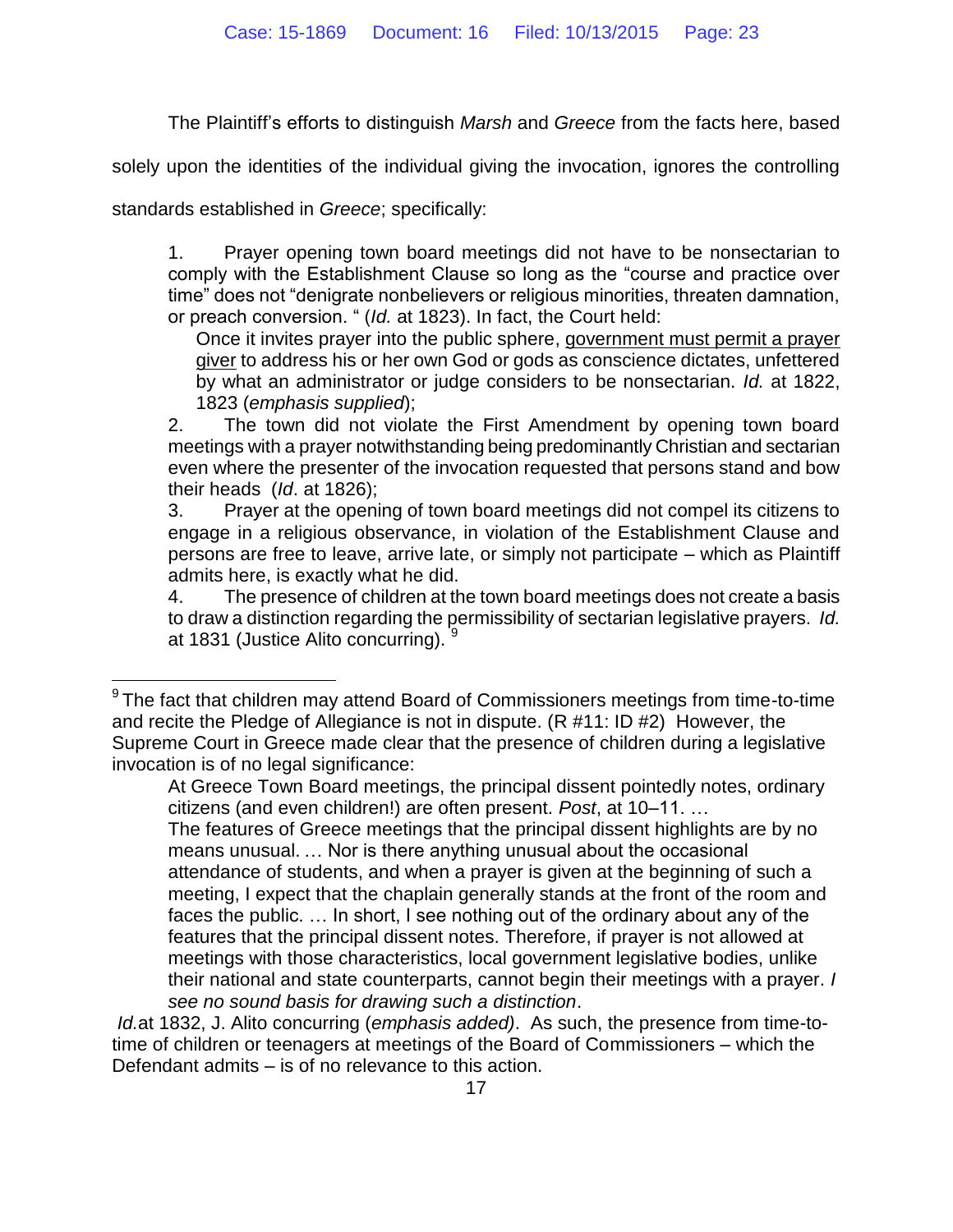In *Joyner*, the defendant attempted (as does the Plaintiff here) to claim the existence of a legal distinction under the Establishment Clause<sup>10</sup> between a member of a governing body giving an invocation as opposed to outside clergy. The  $4<sup>th</sup>$  Circuit rejected this very distinction:

These arguments miss the forest for the trees. With respect to *Wynne,* the Board is right to observe that the prayers were delivered by members of the town council. *See Wynne,* 376 F.3d at 294. But that fact was not dispositive. It was the governmental setting for the delivery of sectarian prayers that courted constitutional difficulty, not those who actually gave the invocation**.** *Wynne* rested on two pillars: the Supreme Court's opinion in *Marsh,* which flatly declared that legislative prayer cannot "proselytize or advance any one ... faith or belief," *id.* at 300 (quoting *Marsh,* 463 U.S. at 794–95, 103 S.Ct. 3330), and the Court's subsequent clarification that the prayers in *Marsh* were constitutional "*because* the particular chaplain had removed all references to Christ," *id.* at 299 (quoting *Allegheny,* 492 U.S. at 603, 109 S.Ct. 3086). Those principles apply with equal force here. And lest there be any doubt, we applied the same type of analysis in *Wynne* to the policy in *Simpson, see Simpson,* 404 F.3d at 283–84, which featured prayers delivered by local clergy on a first-come, first-serve basis, *see id.* at 279.

The Board's arguments regarding *Simpson* are equally unpersuasive. Once again, the important factor was the nonsectarian nature of the prayer, not the identity of the particular speaker. While the Board contends that *Simpson*'s discussion of the non-sectarian nature of the prayers was due to the county board's decision to "specifically *den[y]* the intention to create an open forum for private speakers, and instead maintain[ ] a degree of 'content-control' over what was said by the guests," Appellant's Br. at 23 (citation omitted), that fact was not central to *Simpson*'s holding in any way. Indeed, we never once mentioned that fact in analyzing whether the prayers met constitutional muster. *See Simpson,* 404 F.3d at 282–84. …. *Id.* at 350,*351 (emphasis added).* 

In *Greece* the Court noted, with approval, that Congress' practice (both in the First

 $\overline{a}$ 

 $10$  The Establishment Clause provides "Congress shall make no law respecting an establishment of religion. . . ."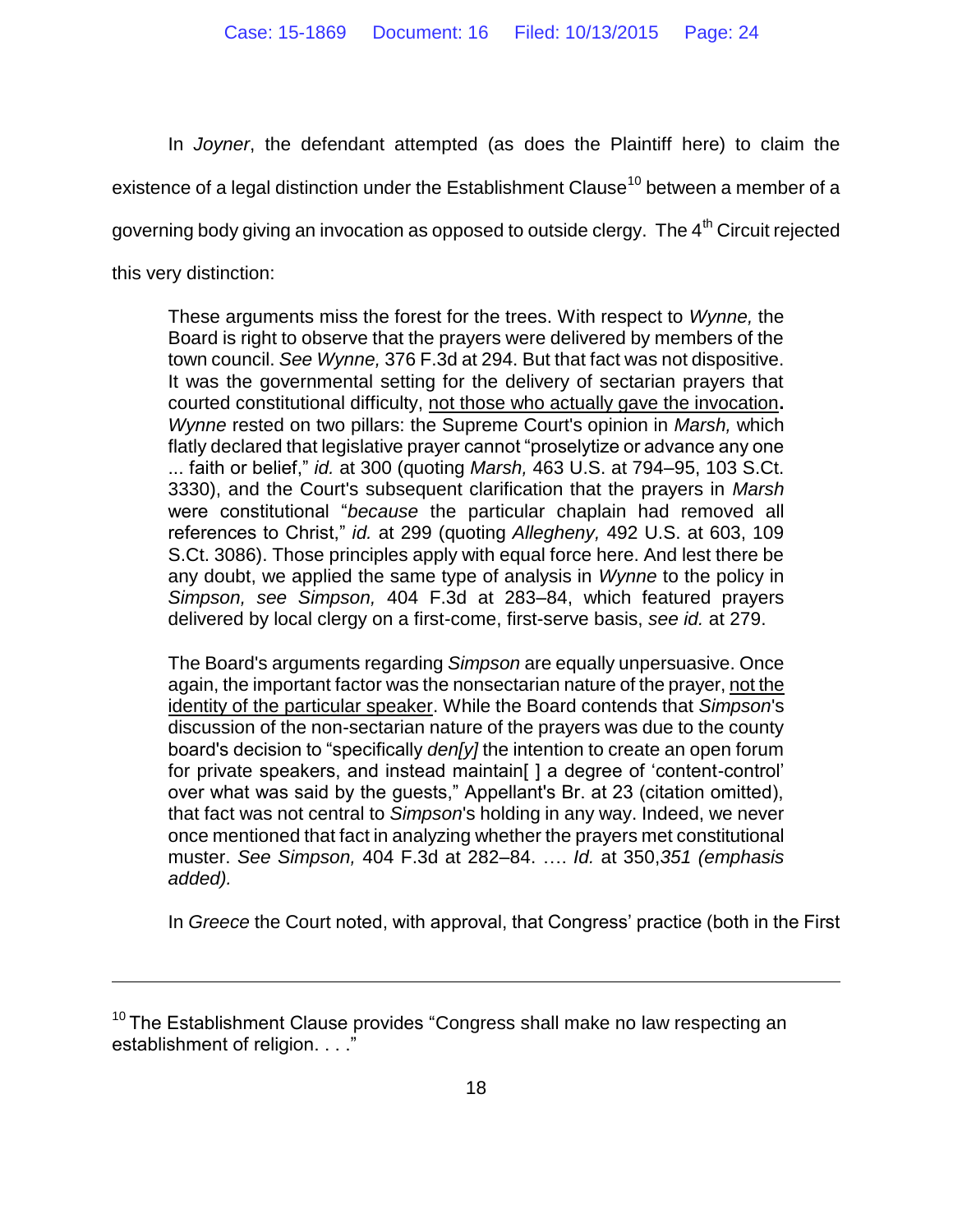Congress that wrote the Establishment Clause, as well as today) is to "appoint and pay official chaplains." *Greece* at 1818. Although guest chaplains offer some of Congress' prayers, most of Congress' prayers are given by government officials. Of the 319 prayers offered in the House of Representatives during the 112th Congress, 197 (62%) were offered by the House Chaplain, and 126 (38%) by guest chaplains. (R #53-2: ID #1-34) Since a significant number of those guest prayers were offered by the Senate Chaplain, *see, e.g., Id.* (prayer of Mar. 30, 2012), or the Senate Chaplain's Chief of Staff, *see, e.g., Id.* (prayer of Jan. 27, 2012), who like the House Chaplain are government officials, the percentage of prayers offered by government officials in Congress is higher than 62%. Nothing in *Greece* suggests the Supreme Court was overruling *Marsh* to hold legislative prayers by government officials are unconstitutional.

The Establishment Clause, in general, and legislative prayer in particular, "must be interpreted by reference to historical practices and understandings." *Greece* at 1819. "Any test the Court adopts must acknowledge a practice that was accepted by the Framers and has withstood the critical scrutiny of time and political change." *Id.* "The Court's inquiry, then, must be to determine whether the prayer practice in [Jackson County] fits within the tradition long followed in Congress and the state legislatures." *Id.* Prayers offered by government officials, as well as those with sectarian references, fit within that tradition. However, if correct, the Plaintiff's claim would invalidate the legislative prayer practice in at least 31 states where prayers are offered by elected legislators. (R #53-2: ID #8-9) If the Plaintiff is correct, and prayers offered by legislators themselves are unconstitutional without applying the standards in *Greece*, the landscape of Establishment Clause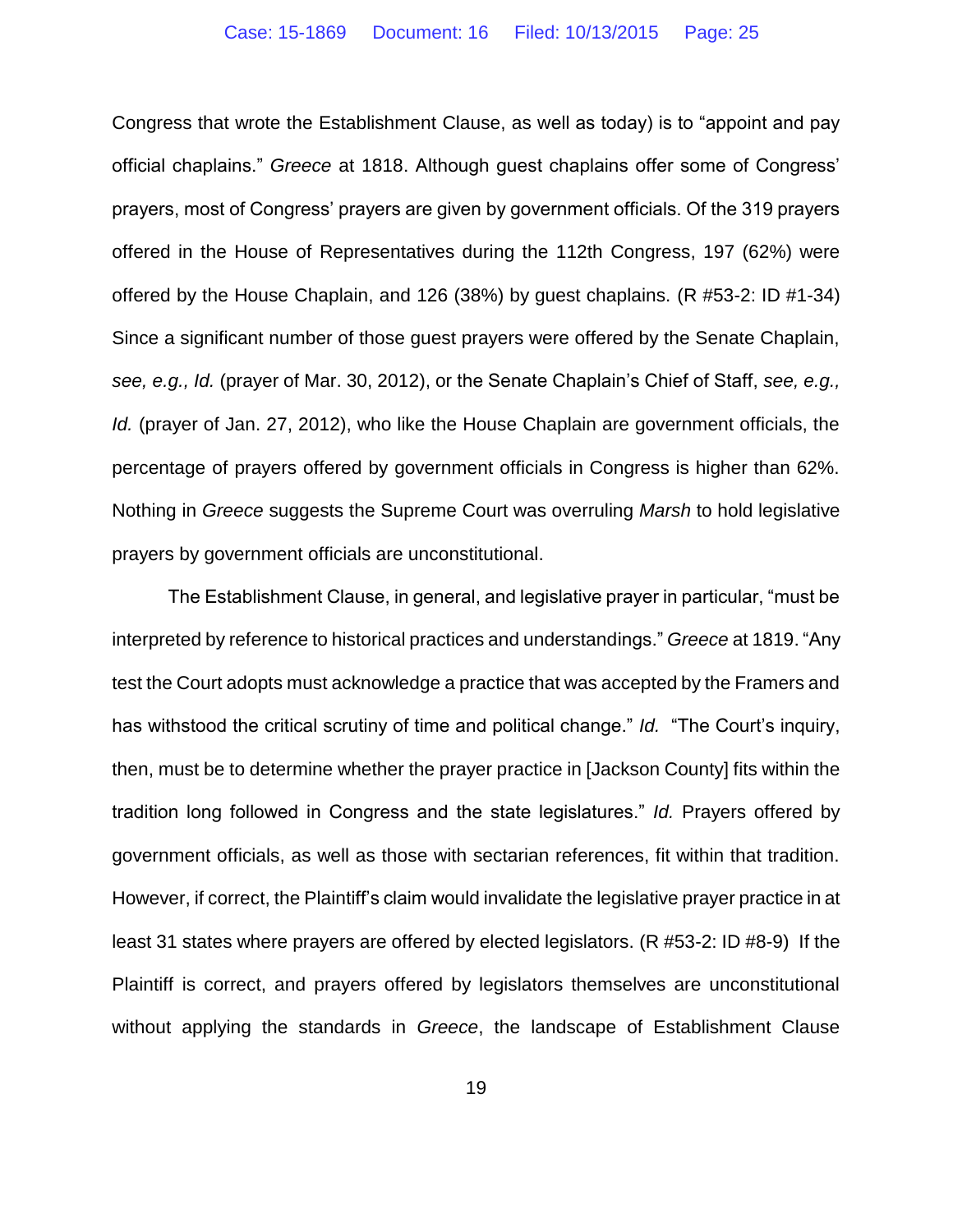jurisprudence has a new strict liability rule. If the argument set forth by the Plaintiff was applied nationwide, the legislative prayer practices of the majority of the States' legislatures would be *per se* unconstitutional.

The voters in the County of Jackson elect each of the nine Commissioners to a 2 year term. Whatever faiths those nine individuals have will be represented if they so choose to make a reference to their faith in the prayers that may or may not be part of the faith of any of the other eight Commissioners. Each individual Commissioner has a right to offer a prayer, or not, and all of the Commissioners respect that right. In the future there might be a Jewish Commissioner, or a Muslim, Buddhist, Hindu, Druid, atheist or agnostic. Each will be free to act according to their distinctive faith, or absence of faith. The religious composition of the Board of Commissioners is determined by the voters of Jackson County, not by a government actor subject to the Establishment Clause. The Board's practice does not favor one religion at the expense of others.

The Supreme Court has never said a municipality must adopt a private-citizen prayer practice. Instead, the Court held that only if a municipality chooses that route, it cannot deliberately exclude certain faiths from participating on a non-preferential basis. *Greece* at 1824 (requiring that government not show "aversion or bias" and instead "maintain a policy of nondiscrimination"). The Court was careful to balance that with a countervailing factor, cautioning that "a quest to promote 'a diversity of religious views' would require . . . wholly inappropriate judgments[.]" *Id.* There is no support for the Plaintiff reading into this line of cases, culminating in *Greece*, a strict liability standard barring democratically-elected legislators from offering any prayer, regardless of content, because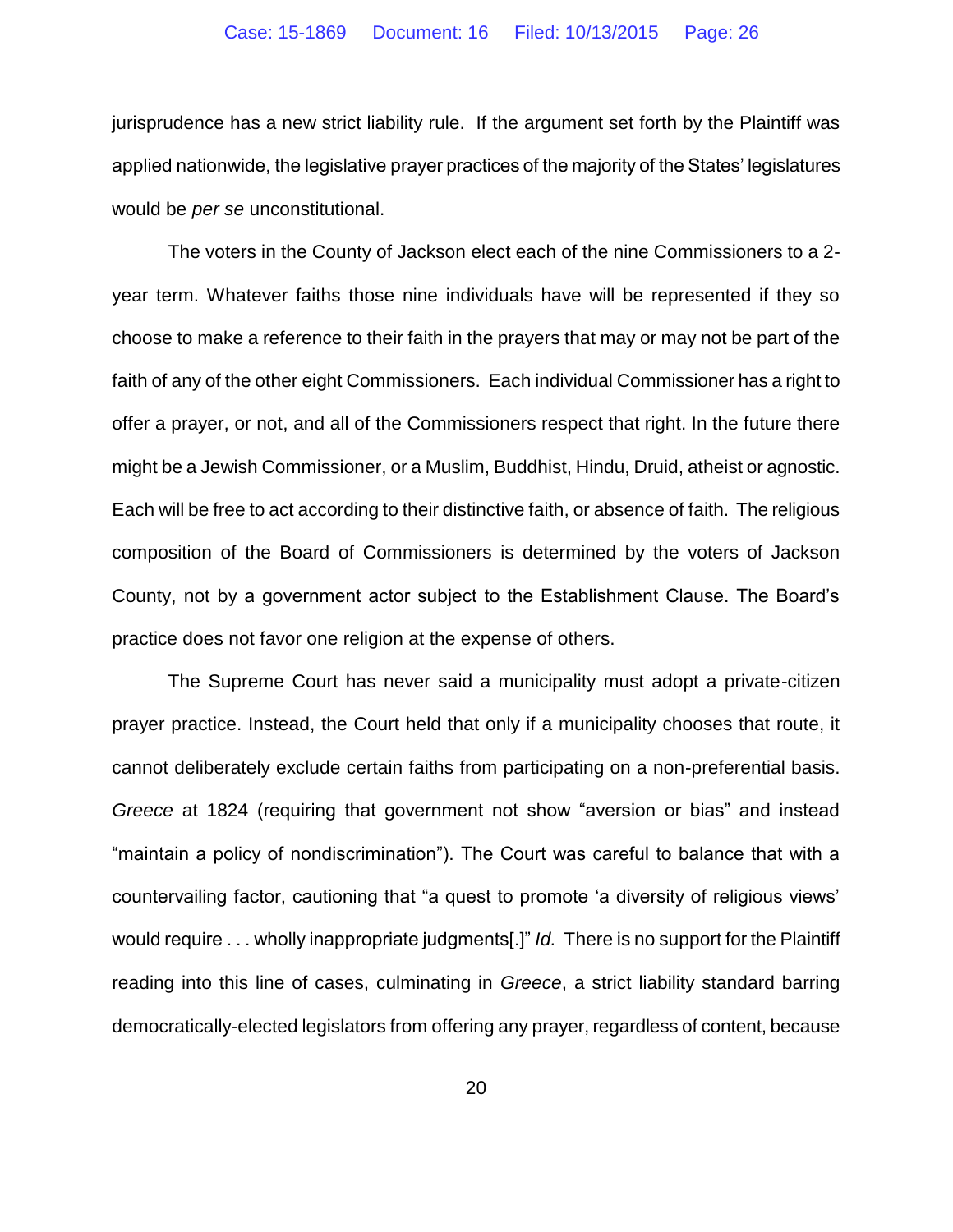of the exclusive fact that they are legislators. The holding in *Greece* is that legislative prayers are unconstitutional only if they coerce non-adherents. *Greece* at 1824–27.

Far from a blanket prohibition of prayers by government officials, when the Court in *Greece* reaffirmed *Marsh* in its entirety, it reiterated that Nebraska's practice was consistent with the Establishment Clause. The sole prayer-giver for the 16 years in *Marsh,*  Reverend Robert Palmer, held "a permanent, appointed position in a legislature." *Id.* at 1821. If 16 years of exclusively Christian prayers by a single Christian minister is acceptable under the Establishment Clause, then the practice of the Jackson County Board of Commissioners must also be constitutional. Support for this conclusion comes from the fact that the government appointed chaplain method used by Congress and approved in *Marsh* and *Greece* will, to a greater degree, have the effect of excluding various faiths more than the County of Jackson's current prayer practice.

The Court went on to hold the Establishment Clause was not violated by such prayers because "[o]ur tradition assumes that adult citizens, firm in their own beliefs, can tolerate and perhaps appreciate a ceremonial prayer delivered by a person of a different faith." *Greece* at 1923. Those who do not share a particular prayer giver's faith might be offended by those prayers. "Offense, however, does not equate to coercion. Adults often encounter speech they find disagreeable[.]" *Id.* at 1826. The Establishment Clause is not violated when a dissenter is offended, or "feel[s] excluded or disrespected." *Id.* "That the First Congress provided for the appointment of chaplains only days after approving language for the First Amendment demonstrates that the Framers considered legislative prayer a benign acknowledgment of religion's role in society." *Id.* at 1819. Today's practices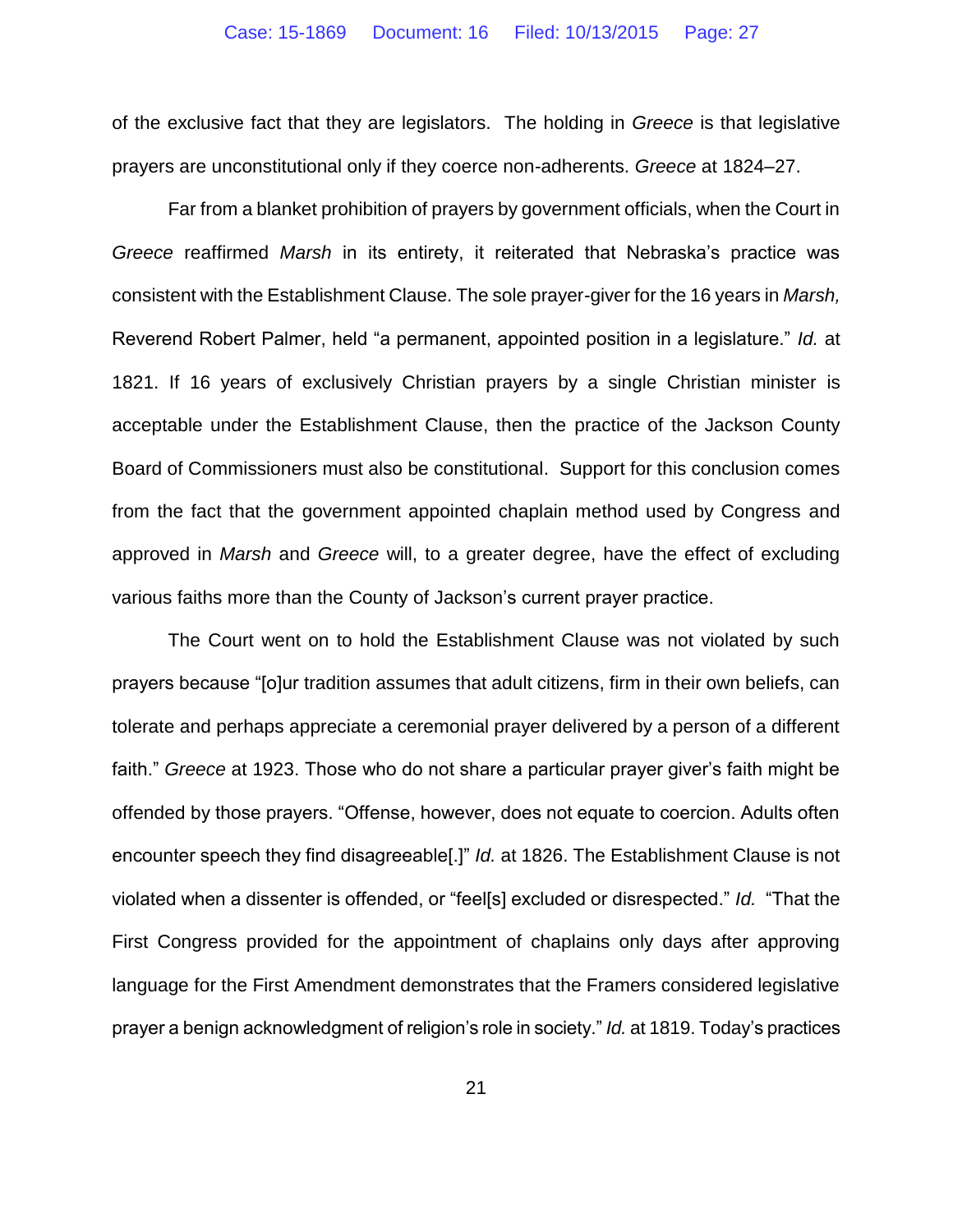tend to be far more heterogeneous than those seen at the Framing. The Constitution was not violated by any of those early practices any more than it is by the modern practices seen in the town of Greece or in the County of Jackson.

There is no reliable method to remove politics from political venues. It is self-evident that in choosing a chaplain, a governing body or its presiding officer is selecting a person they believe is somehow representative of the body or its constituency, and necessarily are not choosing adherents of any number of other faiths. For that matter, people with disparate (or no) religious beliefs are more likely to be elected to the Jackson County Board of Commissioners then have a representative of their belief structure selected to lead a legislative prayer, making it more likely they will have the opportunity to then participate in a practice like Jackson County's, where prayers are offered by the legislators themselves.

After the Supreme Court's holding in *Greece*, the underlying principle in all Establishment Clause case turns on whether legislative prayers are used to "coerce or intimidate" *Id.* at 1826, in a way that is a "real and substantial likelihood," *Id.* "But in the general course legislative bodies do not engage in impermissible coercion merely by exposing constituents to prayer they would rather not hear and in which they need not participate." *Id.* at 1827.The prayers in this case are the words of individual legislators, stated according to that legislator's faith or understanding; such prayers may "reflect the values they hold as private citizens." *Id. at* 1826. The Plaintiff's argument, contrary to the specifically articulated standards established by the Supreme Court to evaluate legislative prayer, finds that every prayer given by a legislator violates the Establishment Clause. This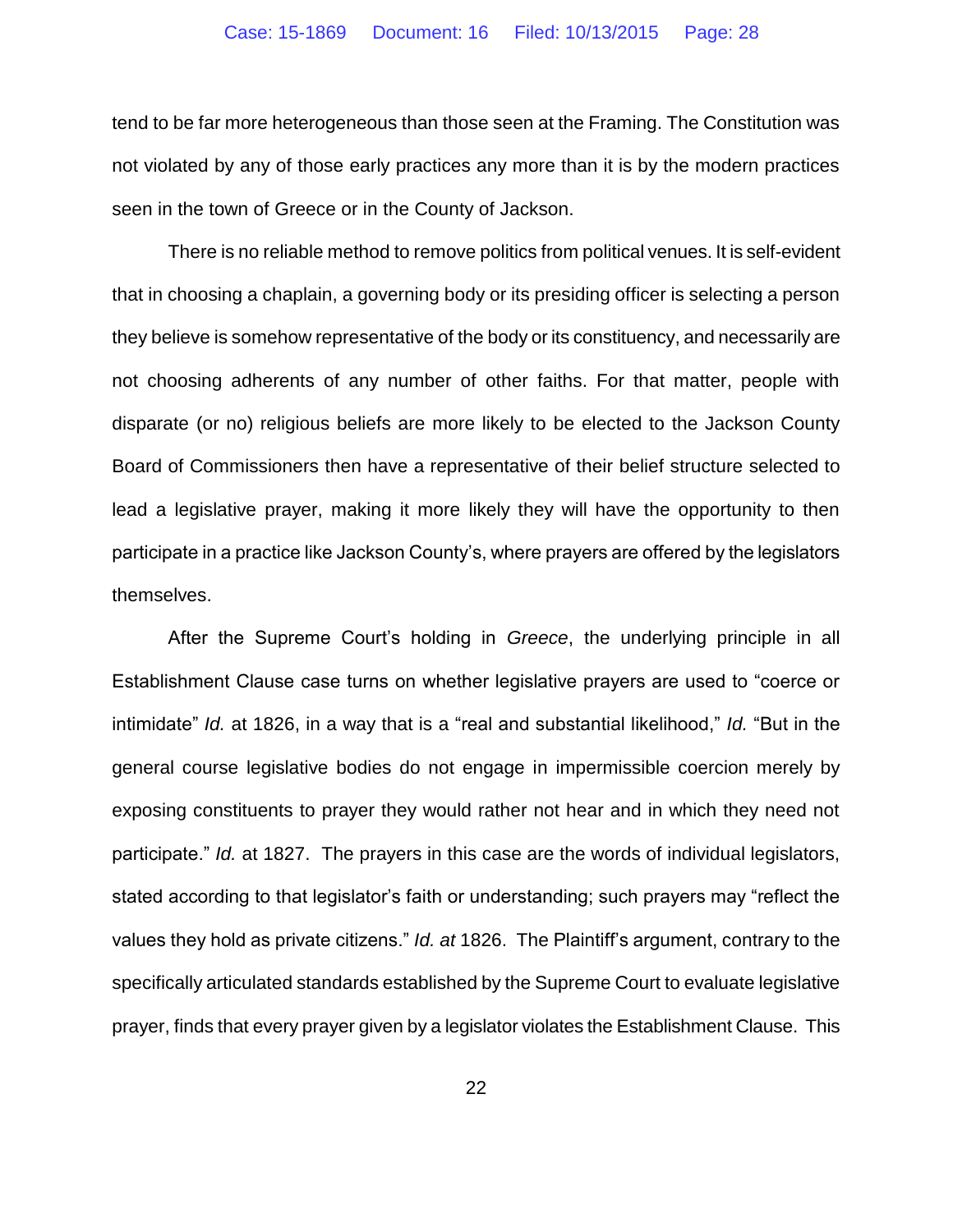position is unsupported by controlling Establishment Clause jurisprudence and violates the letter and intent of the relevant standards put forth in *Greece*.

## **B. The prayers offered by County Commissioners do not show a "course and practice" that denigrate non-believers or religious minorities, threaten damnation, or preach conversion and thus the prayer practice is constitutional as supported by Establishment Clause jurisprudence.**

The Plaintiff fails to demonstrate one example where the specific prayers offered by

the Jackson County Commissioners preach conversion, denigrate nonbelievers or religious

minorities, or threaten damnation to those who do not share the faith of whichever

legislator is offering the prayer. Plaintiff's Complaint is based upon 7 invocations (R #10: ID

#5-11) <sup>11</sup> The specific invocations cover themes approved by *Greece.* These invocations

 $\frac{1}{11}$ 

<sup>1.</sup> January 15, 2013 (R #10: ID #5-6):

Heavenly Father I just thank you for everybody in this room. Lord we have a lot of difficult and tough decisions to address. Lord I just appreciate everyone showing up tonight and I just ask that you provide them wisdom as they get up and speak. I just thank you for the blessings that you've given us. Lord, to paraphrase you Lord, you tell us too much is given, too much is expected, and you Lord you mean that in more than just a monetary way. Us as leaders, people who, us who serve others, Lord you expect us to truly look to you and your will as we move about our business and make decisions for the best interest of the people in this County. Lord, I just ask that you be with us all and that you just help us do your will. In Jesus's name I pray, Amen.

<sup>2.</sup> April 16, 2013 (R #10: ID #6): Dear Heavenly Father, we humbly thank you for our many blessings. We are blessed as individuals as a community and as a Nation. As it is easy to overlook and take for granted the gifts you've bestowed on us, we take this moment to give you thanks and praise. We also ask for your presence in the hearts of those that are suffering and mourning in Massachusetts. We ask for your continued guidance and presence on those that serve including those that protect us here and abroad. We ask in your holy name, Amen.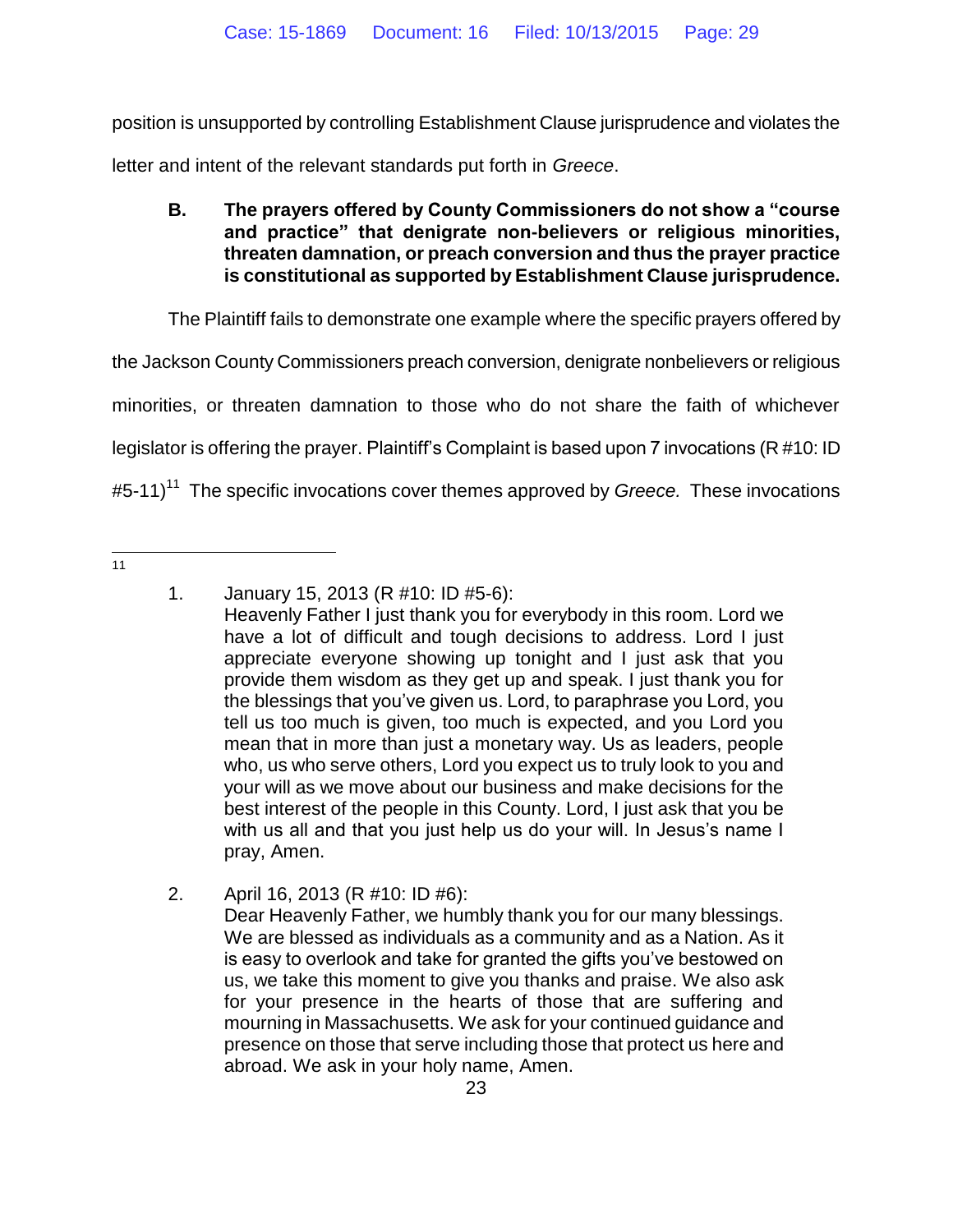3. May 21, 2013 (R #10: ID #6):

 $\overline{a}$ 

If you will bow your heads with me for word of prayer. Lord we thank you for this day. Lord we thank you because you said in your word that in all things we are to give thanks because that is your will concerning us and Lord we ask that you be with us tonight as we conduct the business of Jackson County. Help us with the decisions that we are about to make. Now Father, I ask that you would look over this Country, you see the condition, you see the tragedies that's happened. Father we ask that you will be with those families during this time when loved ones are missing and loved ones have died. Lord I ask that you will touch them, the grieving hearts and give them strength. Now Lord we ask that you would bless our armed forces that protect us and give them the courage and the strength they need. We ask that you would bless the families Lord that have loved ones that are protecting us on this soil and abroad be with them also. Now Lord we ask that you will be with us in the furtherance of this meeting that we might conduct business in a way that would be reverence to you. In your name son Jesus's name we pray, Amen.

4. June 18, 2013 (R #10: ID #6):

Lord we come before you tonight asking for your guidance and support. We face many challenges but we can overcome them if we work together towards a common goal and remember we are here to serve your will. Also Lord watch over our military personnel and all those in uniform, and protect them as they serve our Country and may this great Nation continue to be in your grace, In your name, Amen.

- 5. July 23, 2013 (R #10: ID #6-7): Bow your heads with me please. Heavenly Father we thank you for this day and for this time that we have come together. Lord we ask that you be with us as while we conduct the business of Jackson County. Lord help us to make decisions that will be best for generations to come. We ask that you will bless our troops that protect us near and far, be with them and their families. Now Lord we want to give you all the thanks and all the praise for all that you do. Lord I want to remember [indecipherable] family tonight that you would be with them and take them through difficult times. We ask these things in your son Jesus's name, Amen.
- 6. August 20, 2013 (R #10: ID #9): Please bow our heads. Our Heavenly Father, we thank you for allowing us to gather here in your presence tonight. We ask that you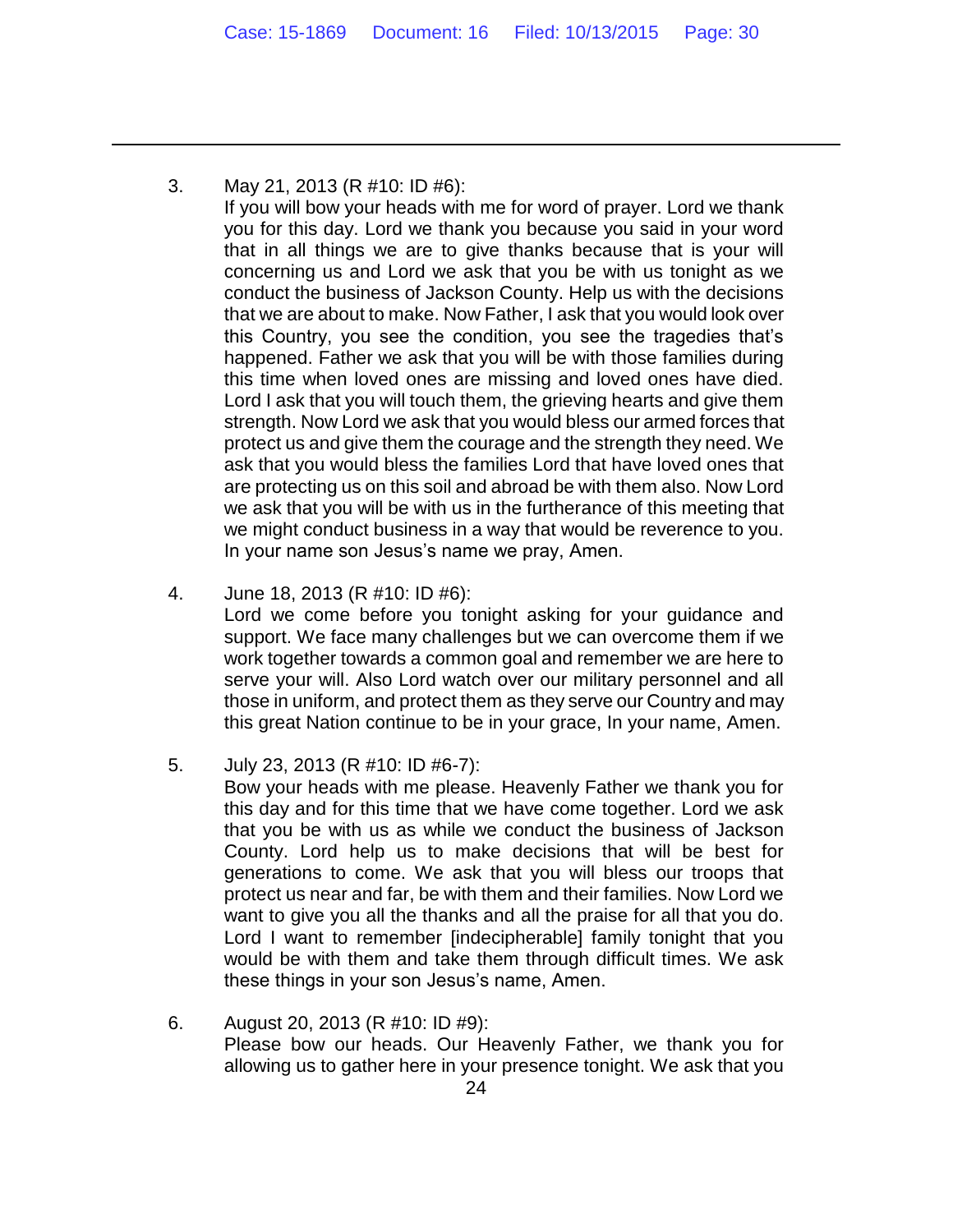are consistent with the tradition recognized in *Greece* to be constitutional. *Id.* at 1822-23. The invocations were solemn and respectful in tone, invited lawmakers to reflect upon shared ideals, make good decisions in the interest of the County residents, and sought protection for troops, County residents, and law enforcement. Compare to *Greece* at 1823.

What is wholly absent from these specific invocations (much less the prohibited "course and practice" from *Greece*) are invocations which denigrate nonbelievers or religious minorities, threats of damnation, or preach conversion. To the contrary, numerous invocations express inclusiveness. Because the prayers at the opening of County board meetings do not compel Plaintiff or any other citizen to engage in a religious observance, there is no violation of the Establishment Clause.

**C. The Plaintiff's request for an injunction of the County's prayer practice, absent a course or practice by the Defendant which denigrate nonbelievers or religious minorities, threats of damnation, or preach conversion, seeks to create a** *per se* **violation of the Establishment Clause on the sole basis that the individual offering the prayer is a legislator.** 

The Plaintiff is unable to demonstrate a constitutional violation through the content

of the invocations at issue. Plaintiff's only remaining argument is that by stating "all rise" or

 $\overline{a}$ 

watch over us and keep your guiding hand on our shoulder as we deliberate tonight. Please protect and watch over the men and woman serving this great Nation, whether at home or abroad, as well as our police officers and firefighters. In this we pray in Jesus's name Amen.

7. October 15, 2013 (R #10: ID #11): Our Heavenly Father watch over us tonight. Help us to make the best decisions for the total population of the city, or the County of Jackson. And I know your tough so give all those guys in Washington a (sound effect made from mouth) 2X4 upside the head and tell them to start working together. In Jesus's name we pray, Amen.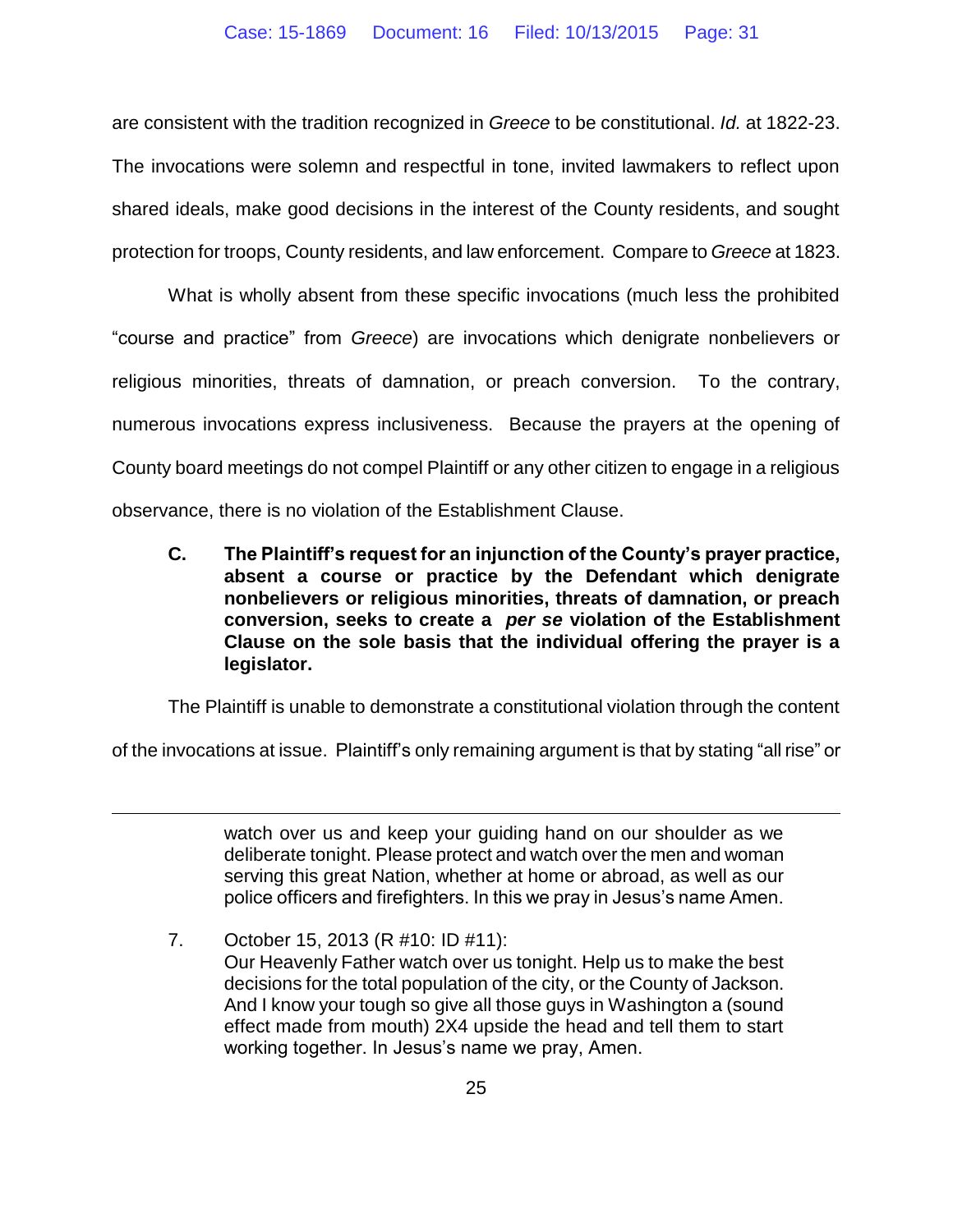"assume a reverent position" the County's practice is unconstitutionally coercive. In *Greece*, Justice Kennedy's plurality opinion discussed how legislators could (but did not there) coerce the plaintiffs in that case, and how such coercion would have crossed the constitutional line. The plurality opinion indicated that public leaders should not direct the public to participate in the prayers, single out dissidents for opprobrium, or indicate that their decisions might be influenced by a person's acquiescence in the prayer opportunity. *Greece* at 1826.

There is no evidence that the statements by the County Commissioners were directed to the public where a legislative prayer began with "all rise" or "please bow your heads." In each of those instances, there is no reason to suppose the Commissioner was not directing this statement to his or her fellow Commissioners, rather than the public. Prior to *Greece* there was no direction on this matter. However, it is undisputed that the Commissioners did not single out dissidents for opprobrium, or indicate that their decisions might be influenced by a person's acquiescence (or lack thereof) in the prayer opportunity.

Now that the Supreme Court has ruled in *Greece* the County of Jackson has stopped directing anyone to do anything at the start of the invocation. The Commissioners simply stand and begin the invocation.

The County's invocation practice is not unique. The National Conference of State Legislatures publishes *Inside the Legislative Process*, comprised of survey results from a large number of legislative bodies. One such survey involved the prayer practices of state legislatures. (R #53-2: ID #1-34) The survey revealed the following:

1. Opening prayers are offered each session day in the Michigan Senate and House, along with 48 other state legislative chambers. (R #53-2: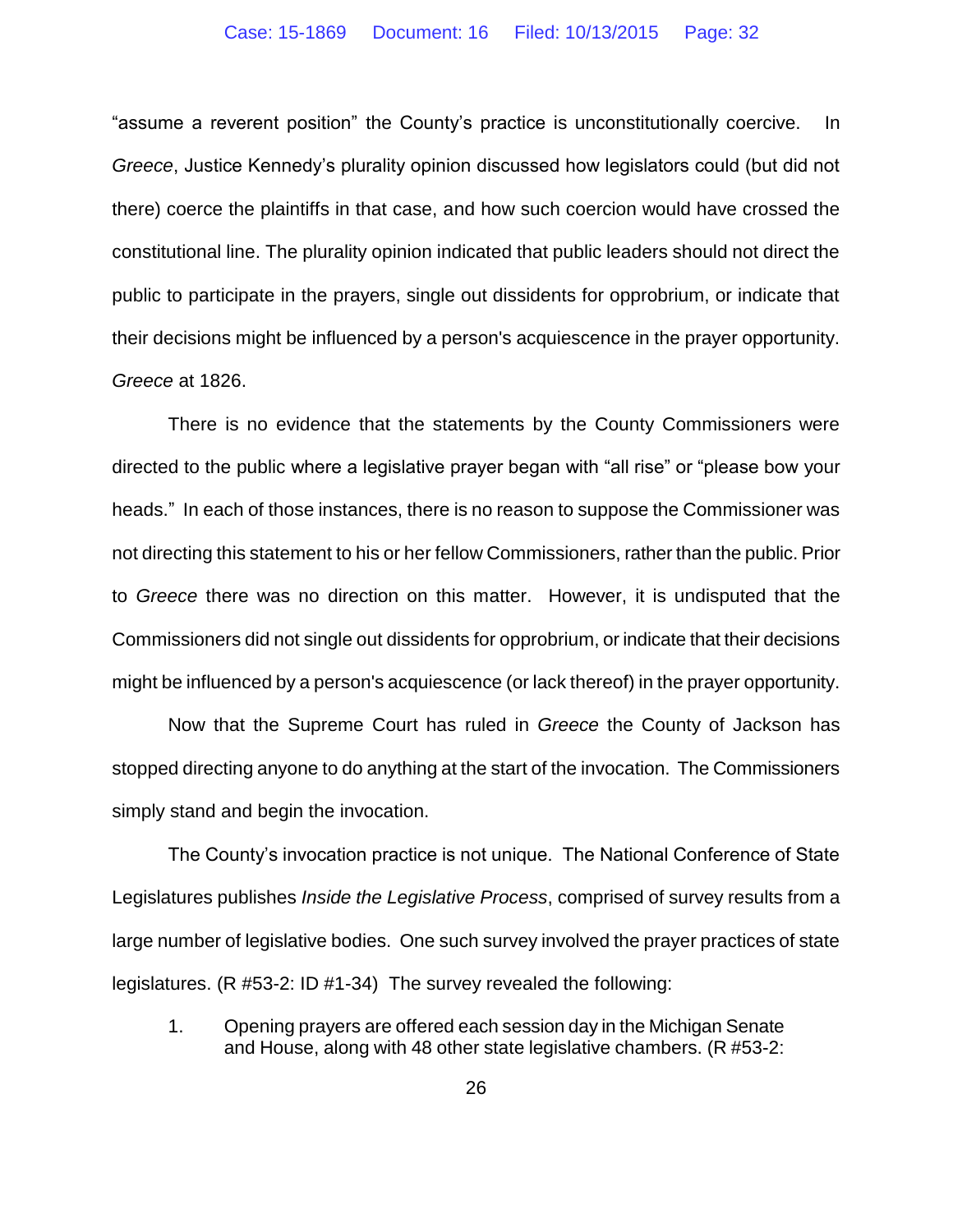ID #5)

- 2. Prayers are offered after the floor session is called to order, but before the opening roll call is taken for the Michigan Senate and House, along with at least one legislative chamber in 30 other states. (R #53-2: ID #6-7)
- 3. A member of the Michigan House delivers the prayer, as does a member of at least one legislative chamber in 31 other states. (*emphasis added*) (R #53-2: ID #8-9)
- 4. Michigan's Senate and House have established guidelines for the delivery of an opening prayer; however, at least one legislative chamber in 30 other states does not have guideline for the delivery of an opening prayer. (R #53-2: ID #10)
- 5. Opening prayers are not reviewed prior to their presentation in the Michigan Senate and House, consistent with at least one legislative chamber in 45 other states.  $(R #53-2: ID #14)$

It is clear that the County's practice of a Commissioner opening a meeting with an invocation, after the meeting is called to order, on a rotating basis is consistent with the practice in Michigan's legislature (and many other states) and does not violate the Establishment Clause, consistent with the holding in *Greece*.

The *Greece* Court found sectarian invocations constitutional at the opening of legislative sessions, where it is meant to lend gravity to the occasion and reflect values long part of the Nation's heritage. Prayer that is solemn and respectful in tone, that invites lawmakers to reflect upon shared ideals and common ends before they embark on the fractious business of governing, serves that legitimate function. *Id.* at 1823*.* The Supreme Court also indicated that the leaders of a legislative prayer should not direct the public to participate in the prayers. *Id*. at 1826. In light of *Greece*, the Defendant has discontinued any statements that could be construed as directing the public to participate.

## **IV. THE DISTRICT COURT CORRECTLY FOUND THAT THE PLAINTIFF LACKED STANDING TO ASSERT A CLAIM ON BEHALF OF UNRELATED CHILDREN ATTENDING THE JACKSON COUNTY BOARD OF COMMISSIONERS MEETINGS.**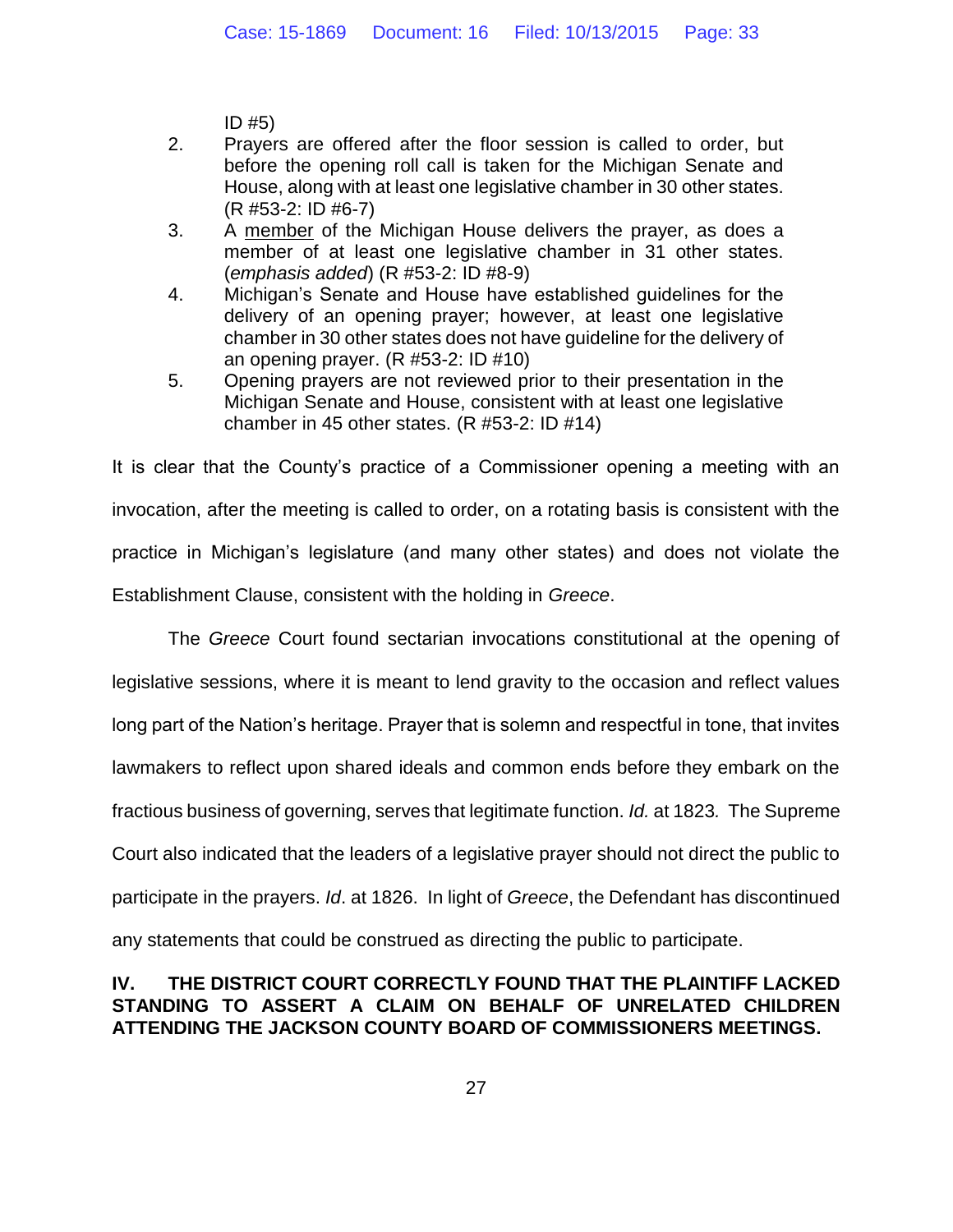The Constitution does not vest the federal judiciary with "an unconditioned authority to determine the constitutionality of legislative or executive acts." *Valley Forge Christian College v. Americans United for Separation of Church & State*, 454 U.S. 464, 471 (1982). Rather, Article III of the Constitution confines the judicial power to the resolution of actual "cases" and "controversies." U.S. Const. art. III, § 2, cl. 1. Standing "is the threshold question in every federal case, determining the power of the court to entertain the suit." *Warth v. Seldin*, 422 U.S. 490, 498 (1975). If a plaintiff lacks standing, the federal court has no subject matter jurisdiction and no business deciding the case or expounding the law. *DaimlerChrysler Corp. v. Cuno*, 547 U.S. 332 at 341 (2006); *Lujan v. Defenders of Wildlife*, 504 U.S. 555, 560 (1992). "The requisite elements of Article III standing are well established: 'A plaintiff must allege personal injury fairly traceable to the defendant's allegedly unlawful conduct and likely to be redressed by the requested relief.'" *Hein v. Freedom From Religion Found., Inc.*, 127 S. Ct. 2553, 2562 (2007) (quoting *Allen v. Wright*, 468 U.S. 737, 751 (1984)).

Plaintiff argues, absent the standing to do so, that the invocation in the presence of children constitutes, "deliberate religious coercion." Plaintiff's asserts this injury to children for whom he is neither the legal parent nor guardian. Plaintiff's feeling that these children are being harmed does not, establish the kind of "concrete and particularized" injury that Article III requires. *See, e.g., Lujan*, 504 U.S. at 560.

The Supreme Court has held that "the psychological consequence presumably produced by observation of conduct with which one disagrees . . . is not an injury sufficient to confer standing under Art. III, even though the disagreement is phrased in constitutional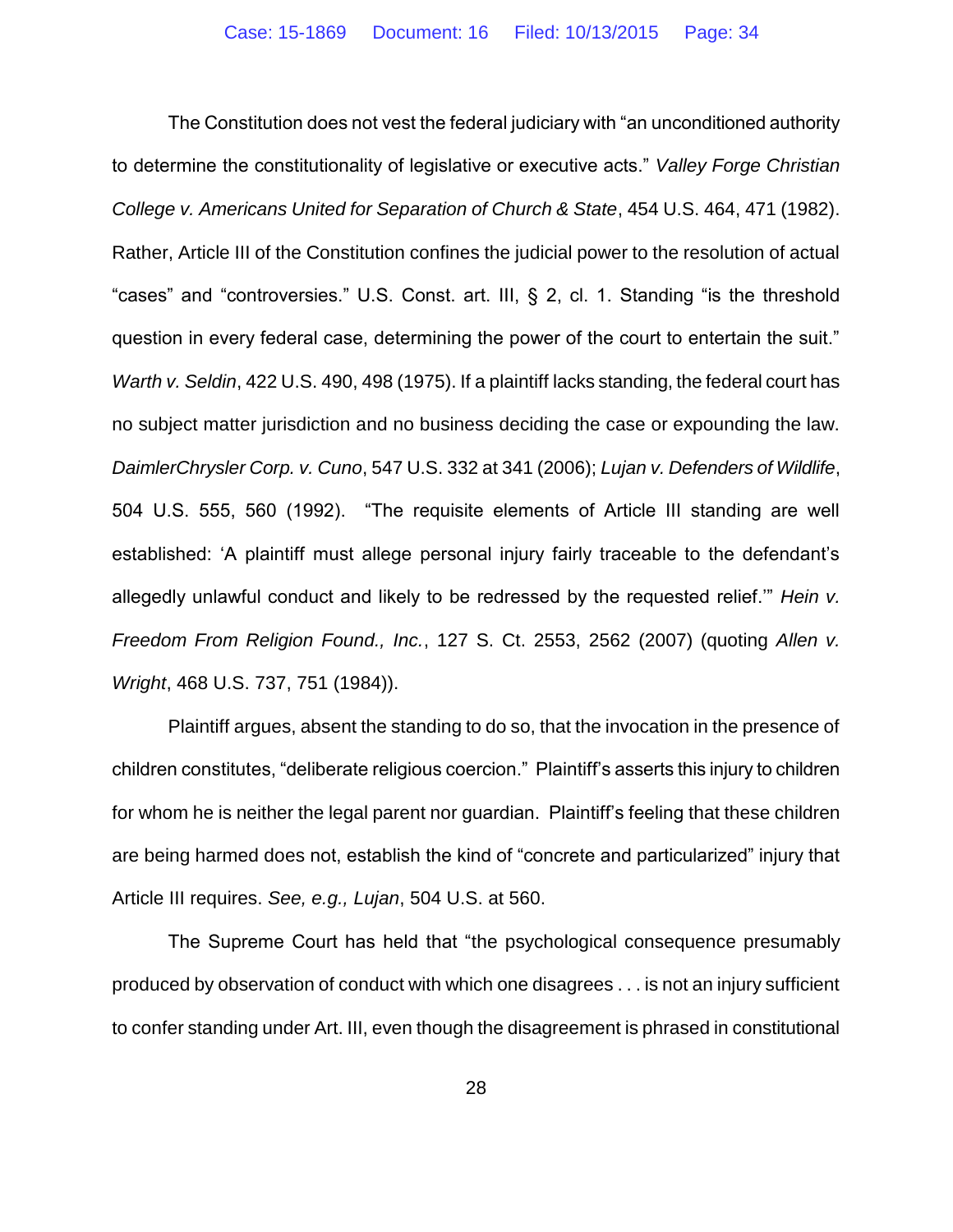terms." *Valley Forge Christian*, 454 U.S. at 485-486. Article III injury "is not measured by the intensity of the litigant's interest or the fervor of his advocacy." *Id.* at 486. In general, when plaintiffs allege as injury something with which they disagree, the courts refuse to allow standing precisely because it turns the courts into a super-legislature to review generalized grievances with the executive and legislative branches of government.<sup>12</sup>

The District Court correctly found as follows:

 $\overline{a}$ 

Here, Bormuth's claim rests on the constitutional rights of the children leading the Pledge of Allegiance. There is no indication anywhere in the record that he had any relationship whatsoever with these children, let alone a "close" relationship. Moreover, there is no indication that the children's ability – or rather their parents' ability – to protect their own rights is hindered in any way. Accordingly, Bormuth lacks standing to assert his Establishment Clause and coercion claims on these grounds. (R #61: ID #17)

In order to have standing to argue on behalf of any children, the Plaintiff must not only

allege a particularized injury, but also that the injury can be redressed by a favorable court

decision; neither of which he can accomplish. *See Valley Forge Christian College*, 454 U.S.

at 472. Here, the remedy Plaintiff requests is unconstitutional - to require the County to

become excessively entangled in church doctrine in order to determine if a prayer is

sectarian or not. *See Pelphrey v. Cobb County, Georgia*, 547 F.3d 1263 (11th Cir. 2008).

### **CONCLUSION**

For all of the above and foregoing reasons, this Honorable Court should affirm the

District Court's Judgment in favor of Defendant and against Plaintiff; affirm the orders

<sup>12</sup> *See, e.g., Allen v. Wright*, 468 U.S. 737, 755-756 (1984) (no Article III injury in fact for mere "abstract stigmatic injury"); *Schlesinger v. Reservists Committee to Stop the War*, 418 U.S. 208, 223 n.13 (1974) (Article III burden not met for "abstract injury in nonobservance of the Constitution" so no standing to challenge military reserve membership of Members of Congress as violating the Incompatibility Clause of Art. I, § 6, cl. 2, of the Constitution).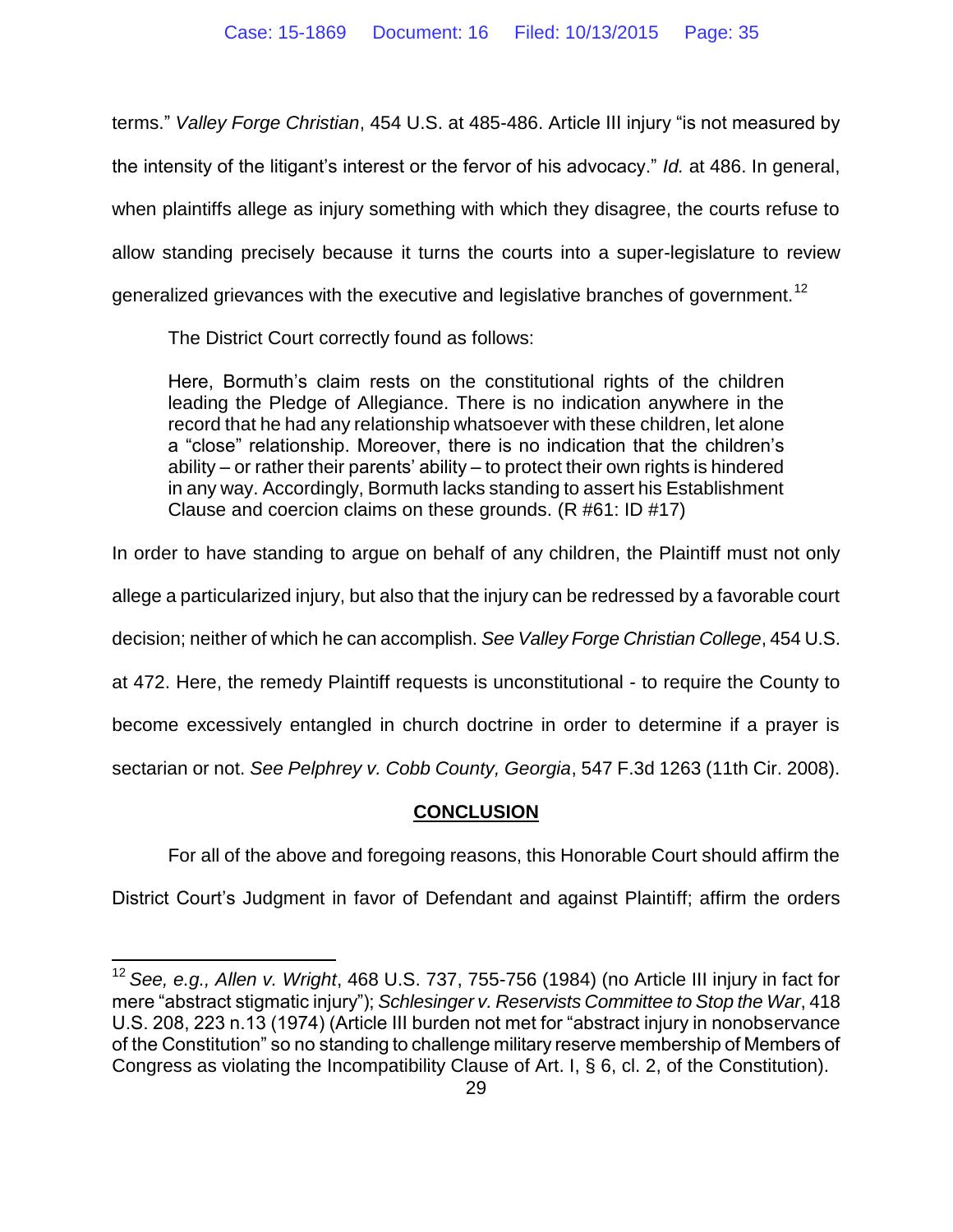granting Defendant's Motion to Quash and denying Plaintiff's Second Motion to Supplement; and affirm the District Court's holding that Plaintiff lacked standing to assert a claim on behalf of unrelated children attending Jackson County Board of Commissioners meetings.

Respectfully submitted,

/s Mattis D. Nordfjord Richard D. McNulty (P41662) Mattis D. Nordfjord (P69780) COHL, STOKER & TOSKEY, P.C. Attorneys for Defendant-Appellee County of Jackson 601 N. Capitol Ave. Lansing, Michigan 48933 (517) 372-9000 [rmcnulty@cstmlaw.com](mailto:rmcnulty@cstmlaw.com)

Dated: October 13, 2015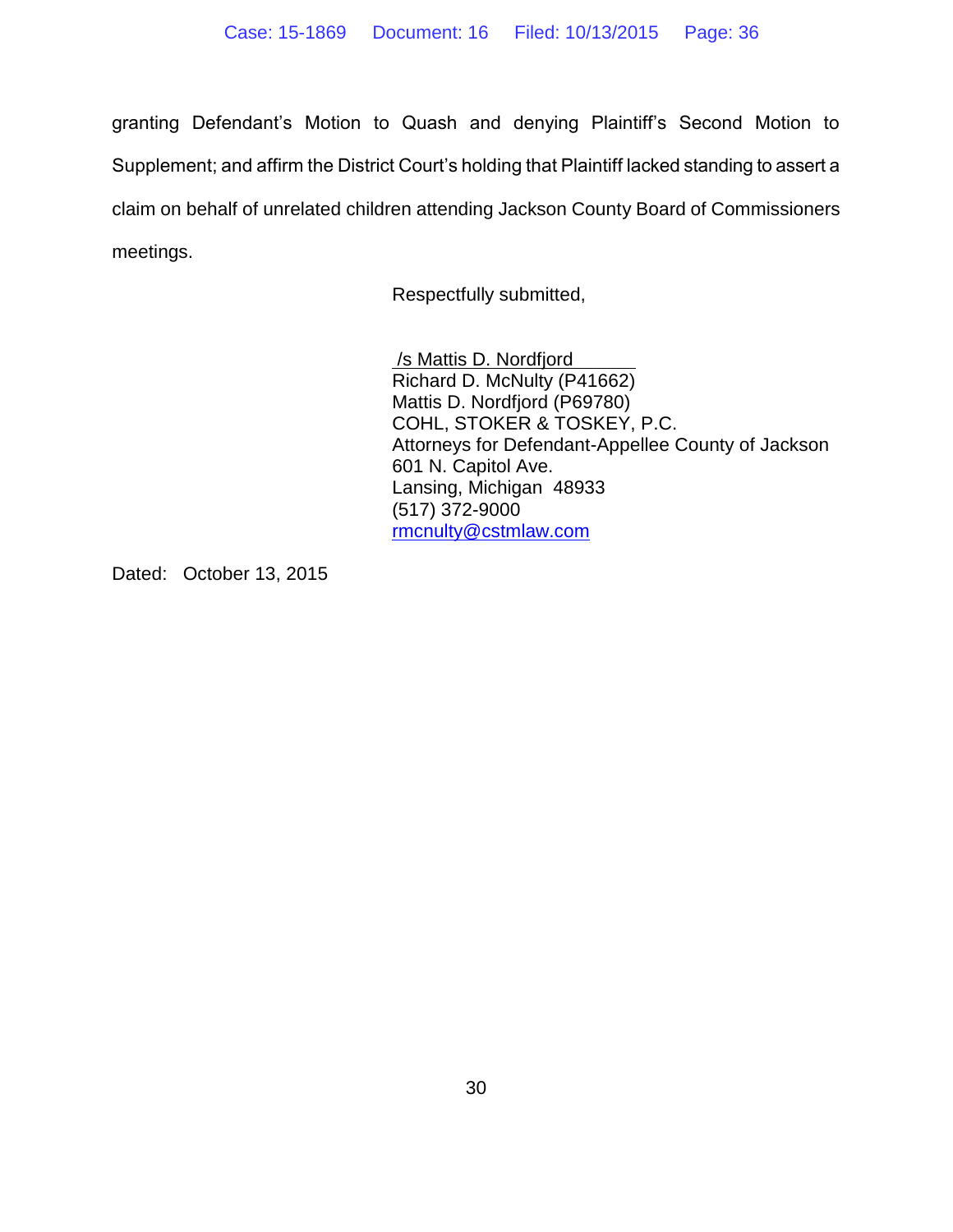## **ADDENDUM DESIGNATION OF RELEVANT DISTRICT COURT DOCUMENTS**

| R #1, ID #1-32   | Complaint                                                                                                        |
|------------------|------------------------------------------------------------------------------------------------------------------|
| R #10, ID #1-33  | <b>Amended Complaint</b>                                                                                         |
| R #11, ID #2     | Defendant's Answer to Amended Complaint                                                                          |
| R #14, ID #1-43  | <b>Plaintiff's First Motion for Summary Judgment</b>                                                             |
| R #25, ID #1-21  | Defendant's Motion for Summary Judgment                                                                          |
| R #25-1, ID #1   | Defendant's Motion for Summary Judgment, Index of Exhibits                                                       |
| R #25-2, ID #1-9 | Defendant's Motion for Summary Judgment, Exhibit A                                                               |
| R #25-3, ID #1-3 | Defendant's Motion for Summary Judgment, Exhibit B                                                               |
| R #25-4, ID #1-4 | Defendant's Motion for Summary Judgment, Exhibit C                                                               |
| R #25-5, ID #1-4 | Defendant's Motion for Summary Judgment, Exhibit D                                                               |
| R #26, ID #1-16  | Plaintiff's Response to Defendant's Motion for Protective Order<br>to Quash Depositions                          |
| R #32, ID #1-3   | Magistrate Hluchaniuk's Order Terminating Plaintiff's First<br><b>Motion for Summary Judgment</b>                |
| R #37, ID #1-100 | Plaintiff's Second Motion for Summary Judgment                                                                   |
| R #50, ID #1-40  | Magistrate Hluchaniuk's Report and Recommendation Cross-<br><b>Motions for Summary Judgment</b>                  |
| R #51, ID #1-15  | Plaintiff's Objection to Magistrate Hluchaniuk's Report and<br>Recommendation Cross-Motions for Summary Judgment |
| R #52, ID #1-15  | Plaintiff's Second Motion to Supplement                                                                          |
| R #53, ID #1-22  | Defendant's Objection to Magistrate Hluchaniuk's Report and<br>Recommendation Cross-Motions for Summary Judgment |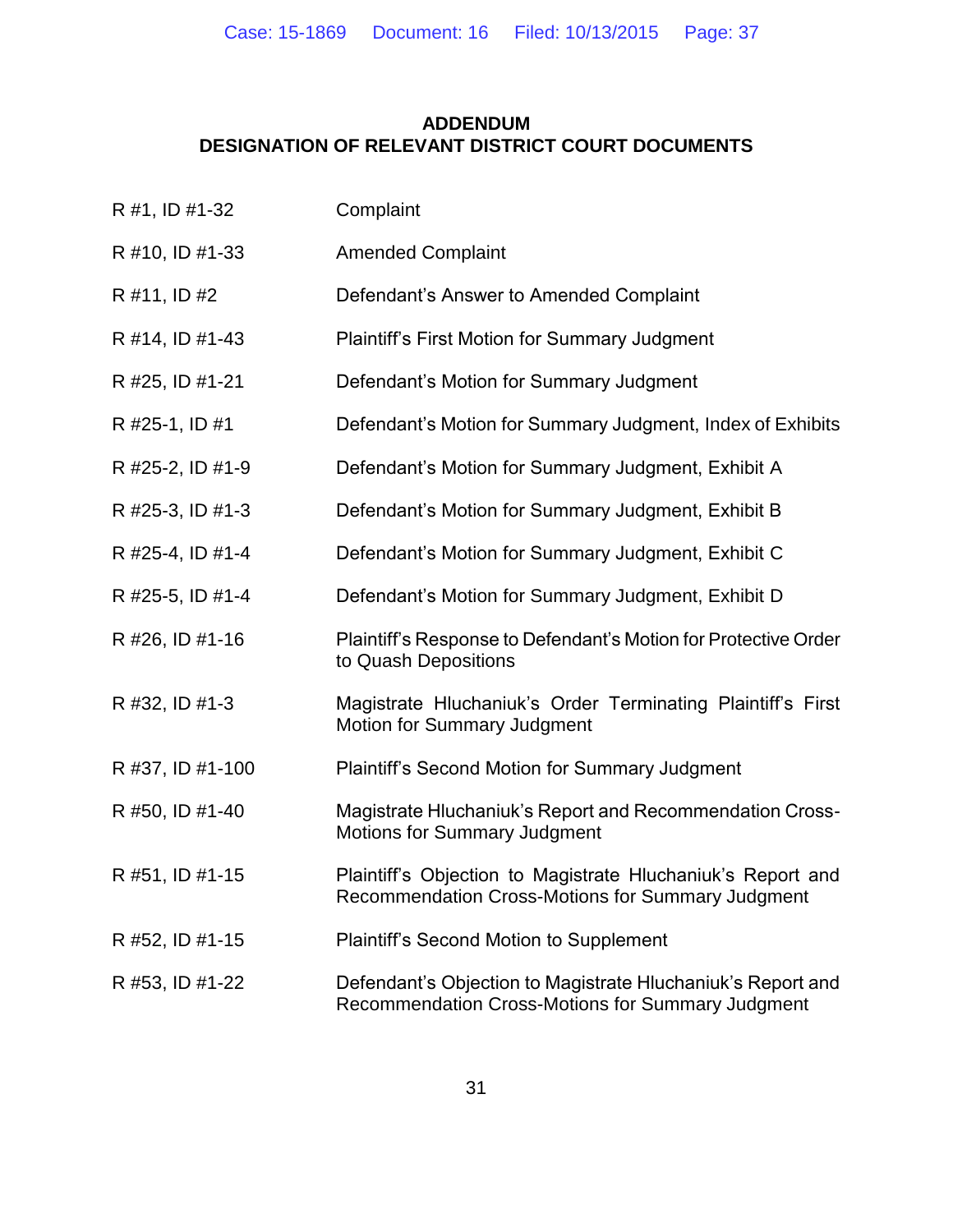| R #53-1, ID #1    | Defendant's Objection to Magistrate Hluchaniuk's Report and<br>Recommendation Cross-Motions for Summary Judgment,<br><b>Index of Exhibits</b>                                                                                                                                                                             |
|-------------------|---------------------------------------------------------------------------------------------------------------------------------------------------------------------------------------------------------------------------------------------------------------------------------------------------------------------------|
| R #53-2, ID #1-34 | Defendant's Objection to Magistrate Hluchaniuk's Report and<br>Recommendation Cross-Motions for Summary Judgment,<br><b>Exhibit A</b>                                                                                                                                                                                     |
| R #59, ID #1-3    | Judge Battani's July, 22, 2015 Order Overruling in Part and<br>Adopting in Part the Magistrate Judge's Order which granted<br>Defendant's motion to quash                                                                                                                                                                 |
| R #60, ID #1-4    | Judge Battani's July, 22, 2015 Order Overruling in Part and<br>Adopting in Part the Magistrate Judge's Order which denied<br>Plaintiff's second motion to supplement                                                                                                                                                      |
| R #61, ID #1-18   | Judge Battani's July 22, 2015 Opinion and Order Overruling<br>the Plaintiffs Objections, Overruling in Part and Sustaining in<br>Part Defendants Objections, Adopting in Part the Report and<br>Recommendation, Granting Defendants Motion for Summary<br>Judgment, and Denying Plaintiffs Motion for Summary<br>Judgment |
| R #62, ID #1      | Judgment in Favor of Defendant Against Plaintiff, signed by<br>Judge Battani on July 23, 2015                                                                                                                                                                                                                             |
| R #63, ID #1      | Plaintiff's Notice of Appeal, filed July 27, 2015                                                                                                                                                                                                                                                                         |
| R #65, ID #1      | Plaintiff's Notice of Appeal [Corrected], filed July 28, 2015                                                                                                                                                                                                                                                             |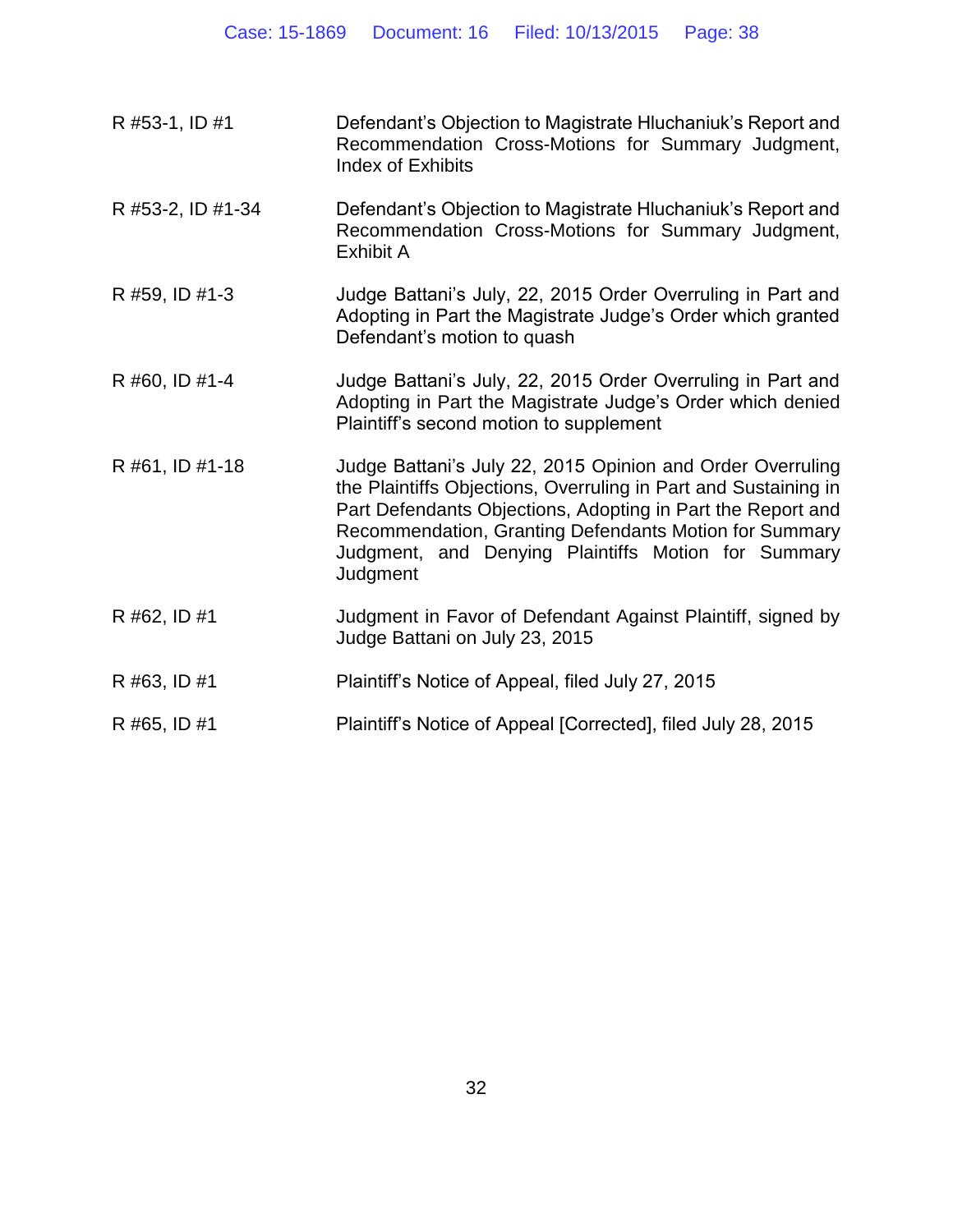## **CERTIFICATE OF COMPLIANCE WITH FED. R. APP. P. 32(a)**

1. This Brief complies with the page limitation of Fed. R. App. P. 32(a)(7)(B) because this Brief contains 30 pages, excluding the parts of the Brief exempted by Fed. R. App. P. 32(a)(7)(B)(iii), as counted by Microsoft Word 2010, and contains 8,365 words.

2. This Brief complies with the typeface requirements of Fed. R. App. P. 32(a)(5) and the type style requirements of Fed. R. App. P. 32(a)(6), because the Brief has been prepared in a proportionally spaced typeface using Microsoft Word 2010 in 12-point Arial.

Respectfully submitted,

/s Mattis D. Nordfjord Richard D. McNulty (P41662) Mattis D. Nordfjord (P69780) COHL, STOKER & TOSKEY, P.C. Attorneys for Defendant-Appellee County of Jackson 601 N. Capitol Ave. Lansing, Michigan 48933 (517) 372-9000 [rmcnulty@cstmlaw.com](mailto:rmcnulty@cstmlaw.com)

Dated: October 13, 2015